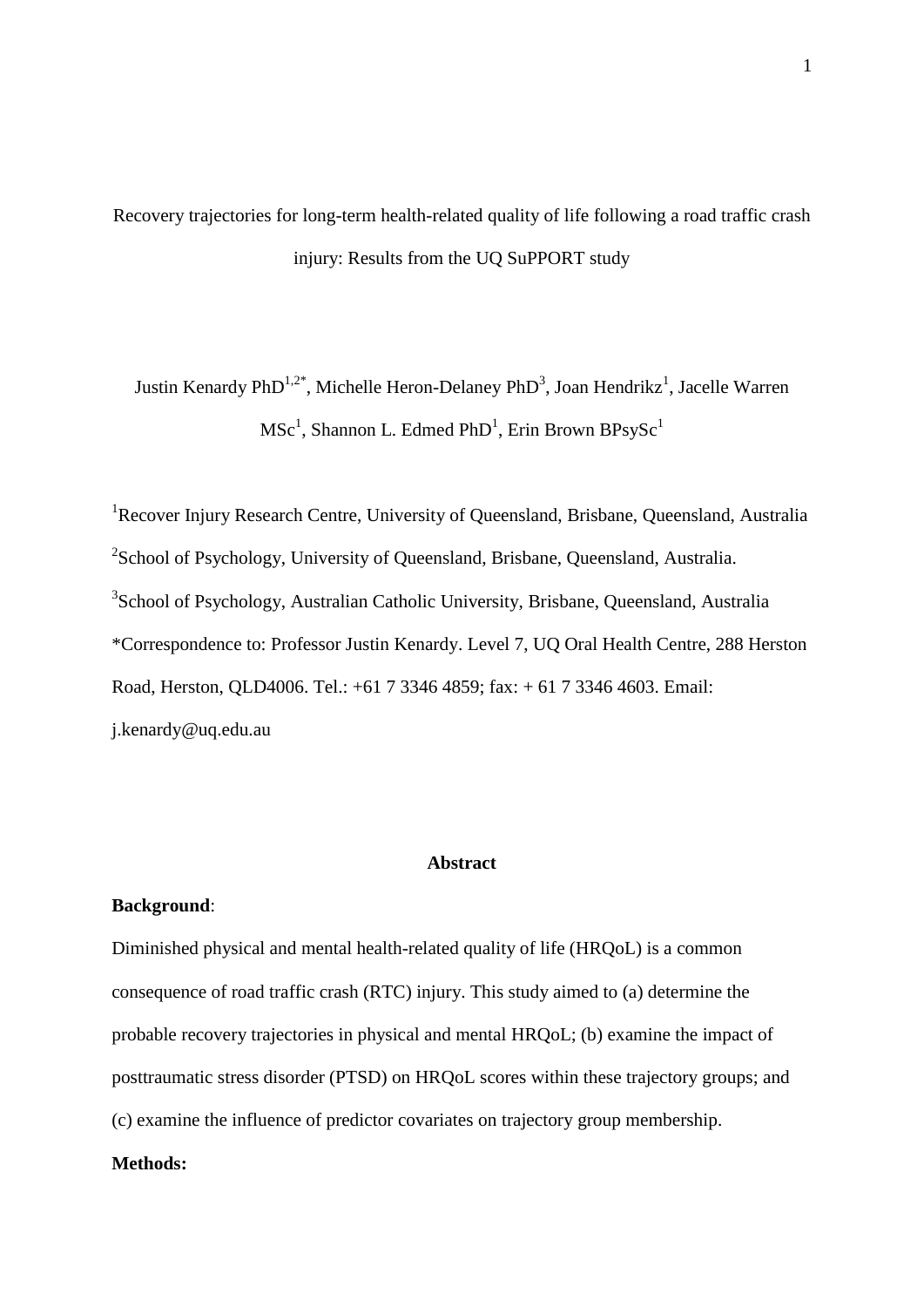336 (63% female,  $M_{\text{age}} = 44.72$ ; *SD* = 14.77) injured RTC survivors completed the SF-36v2 at approximately 6, 12, and 24 months after sustaining a RTC injury. Participants also completed telephone interviews to assess prior history of psychological disorder and current PTSD at each wave.

# **Results**:

Three trajectories were identified for SF-36v2 Physical Component Score (PCS): "gradual recovery" (27.3%); "low but improving" (54.7%); and "severe and chronic" (17.9%). Four trajectories were defined for SF36v2 Mental Component Score (MCS): "unaffected"  $(19.1\%)$ ; "severe but improving"  $(24.1\%)$ ; "severe and declining"  $(17.3\%)$ ; and "low but improving" (39.5%). A PTSD diagnosis significantly reduced SF36v2 component scores only in trajectories associated with poorer outcome. Age was predictive of trajectory group membership for PCS, whereas injury severity was predictive of trajectory group membership for MCS.

# **Limitations:**

Use of a compensation seeking sample affects generalizability to the general RTC population.

# **Conclusions**:

This study identified a concerning subgroup of individuals who have chronic and/or declining physical and mental HRQoL that can be impacted by a diagnosis of PTSD. The development of interventions with a special focus on associated psychological injury is needed to improve the HRQoL of at-risk individuals following RTC injury.

Keywords: quality of life; road traffic crash; posttraumatic stress disorder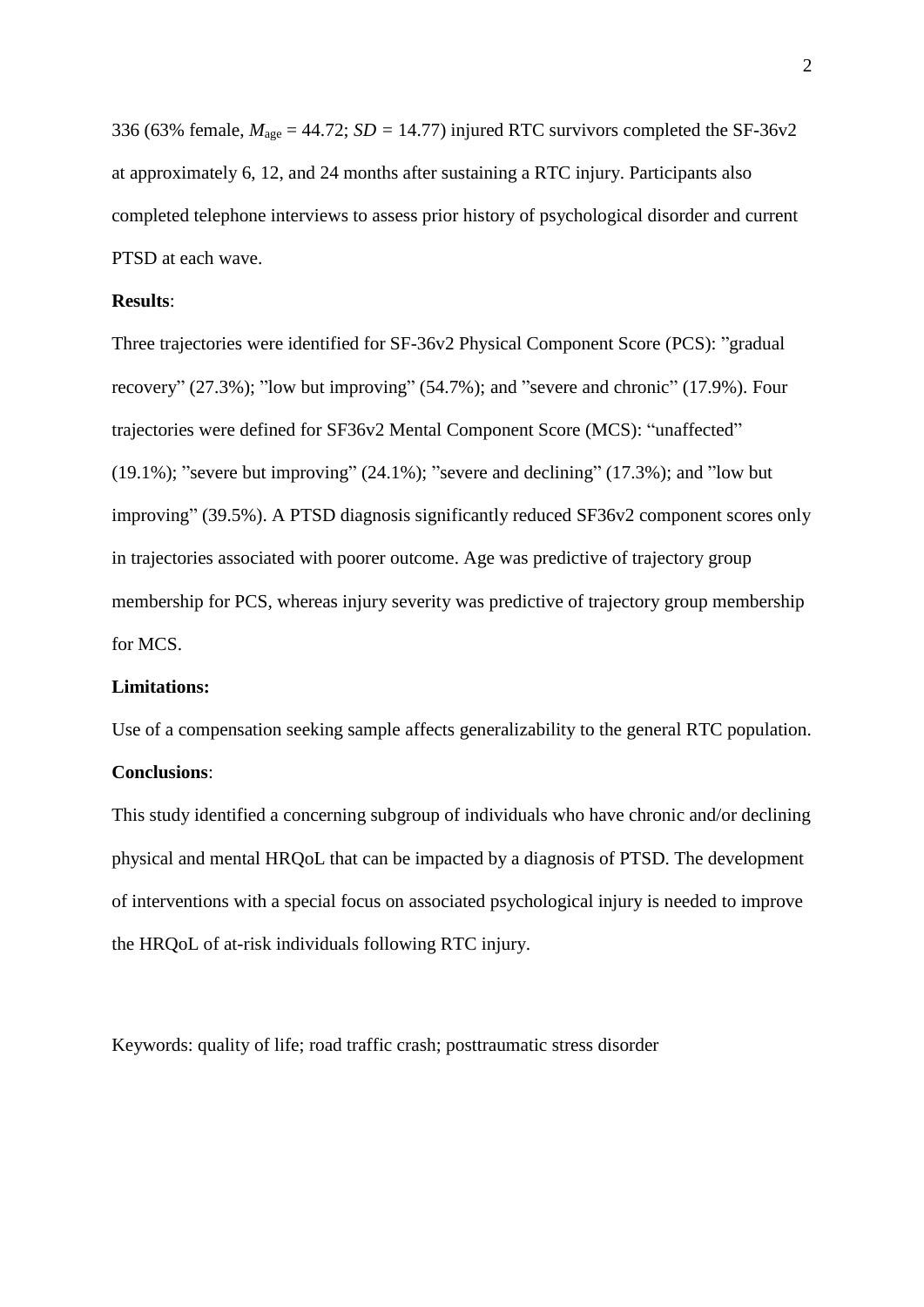Each year, over 50 million people worldwide sustain a non-fatal injury in a road traffic crash (RTC) (World Health Organization, 2013). Even in first world countries, nonfatal RTC injuries are high: The United States records more than 2.3 million peopleaffected annually (Economic Commission for Europe, 1995). These non-fatal RTCs represent substantial personal, social, and economic public health burdens (Connelly & Supangan, 2006; Gopinath et al., 2015). The majority of research on the consequences of RTC-related injuries has focussed on participants with severe injuries. However, it is increasingly being recognised that even minor injuries, which comprise the majority of injuries sustained in RTCs, can have ongoing consequences for those involved in an RTC (Mayou & Bryant, 2001). These chronic consequences can include functional difficulties, delayed return to work, and reduced health-related quality of life (HRqoL), which may vary depending on a range of premorbid, injury-related, and post-injury factors (Cassidy et al., 2000; Fitzharris, Bowman, & Ludlow, 2010; Fort et al., 2011; Kenardy, Heron-Delaney, Warren, & Brown, 2015a, 2015b; Mayou & Bryant, 2001; McLean et al., 2014; Read et al., 2004).

A commonly cited consequence of RTC-related injury is diminished HRQoL (Alghnam, Palta, Remington, Mullahy, & Durkin, 2014). The measurement of HRQoL following injury is important to assess the full burden of RTC-related disability, rather than the measurement of physical health status alone (Moergeli, Wittmann, & Schnyder, 2012).

Previously, we have found persistently below average HRQoL, as measured by the SF-36, over a 24-month period in a sample of individuals with predominantly minor physical injuries (Kenardy et al., 2015b). Our study suggested that HRQoL can be affected long after injury onset, even when those injuries are considered minor. Understanding the patterns of response following RTC-related minor injury would be of even more benefit, as they may identify distinct groups that would benefit from early targeted interventions following RTCrelated injury.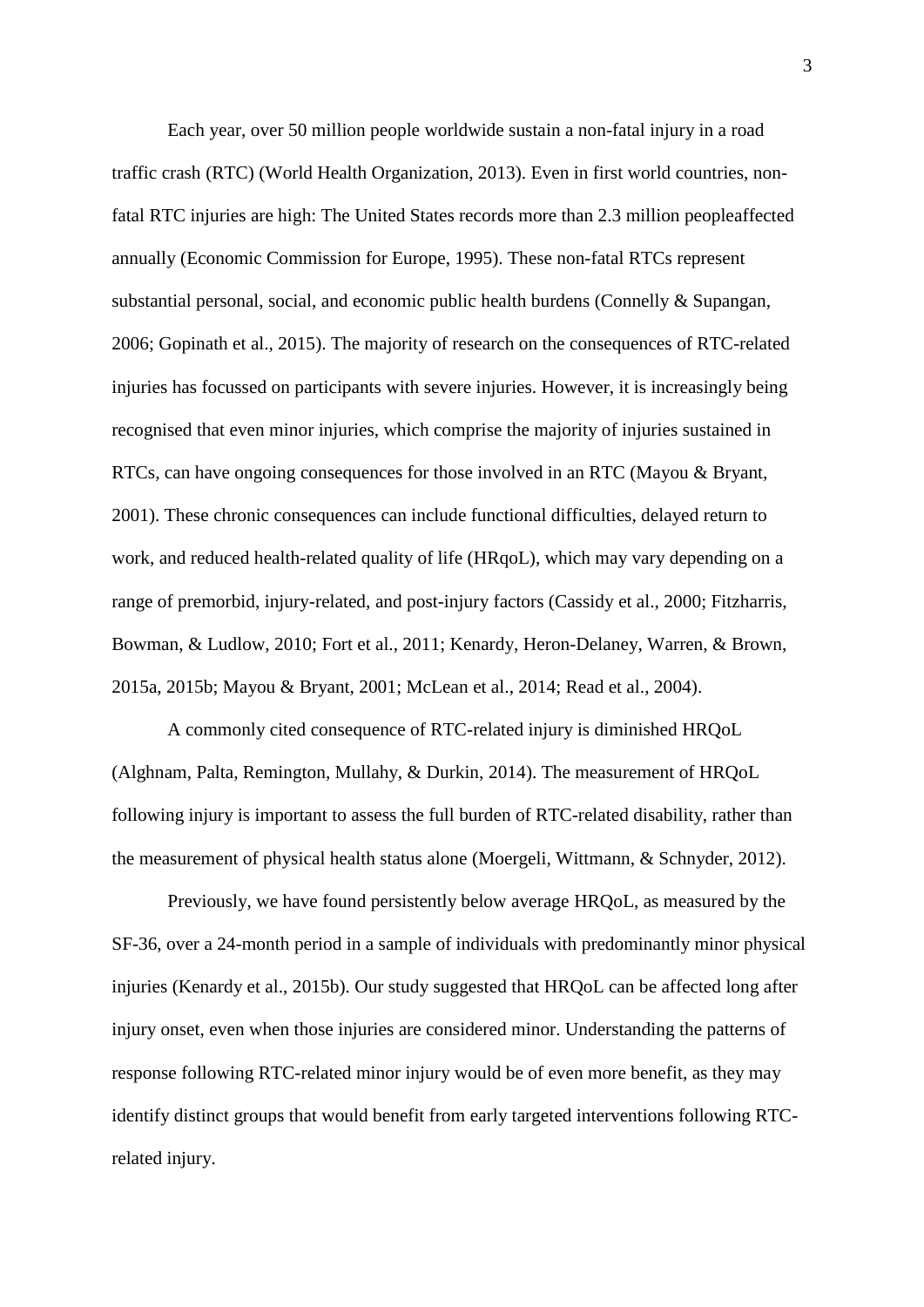Psychological distress follows physical injury for a significant minority of people, regardless of injury severity (Mayou & Bryant, 2002). A systematic review of predictors of posttraumatic stress disorder (PTSD) found that injury severity had no utility in predicting PTSD in adult RTC survivors (Heron-Delaney et al. 2013), which suggests that the risk of developing PTSD post-RTC is not reduced for those with minor injuries (Heron-Delaney, Kenardy, Charlton, & Matsuoka, 2013). A range of psychological disorders can develop following an RTC-related injury, including depression, anxiety, and PTSD. PTSD is characterized by a constellation of re-experiencing, avoidance, and hyperarousal symptoms that follow a potentially traumatic event (note, this study followed the DSM-IV-TR diagnostic criteria of PTSD, which are slightly modified in the DSM-5) (American Psychiatric Association, 1994, 2013). Given the requirement of a potentially traumatic event in its diagnosis, relative to other disorders, PTSD can be most easily be attributed to the RTC, and not to historical sequelae. Unfortunately, the research on the prevalence of PTSD after RTC-related injury is inconsistent due to differences in studies' sample size, assessment timing, and study site, but it is estimated to be in the range of 6-45% (Heron-Delaney et al., 2013). However, the upper limit in the range of this estimate exceeds the prevalence typical for PTSD developing after trauma exposure. Following an RTC, research shows that individuals diagnosed with PTSD have poorer recovery (in terms of physical and mental HRQoL) than individuals without PTSD (Kenardy et al., 2015b). Further, PTSD appears to predict poorer QoL following an RTC (Hours et al., 2014). As such, an examination of the influence of PTSD on HRQoL trajectories following RTC-related injury is warranted.

Previous research in RTC and general injury populations suggest a multiplicity of preinjury, injury-related, and post-injury factors contribute to an individual's HRQoL outcomes following injury. For example, preinjury history of psychological disorders has been found to influence post-injury outcomes, including HRQoL (Hours et al., 2014; Khati et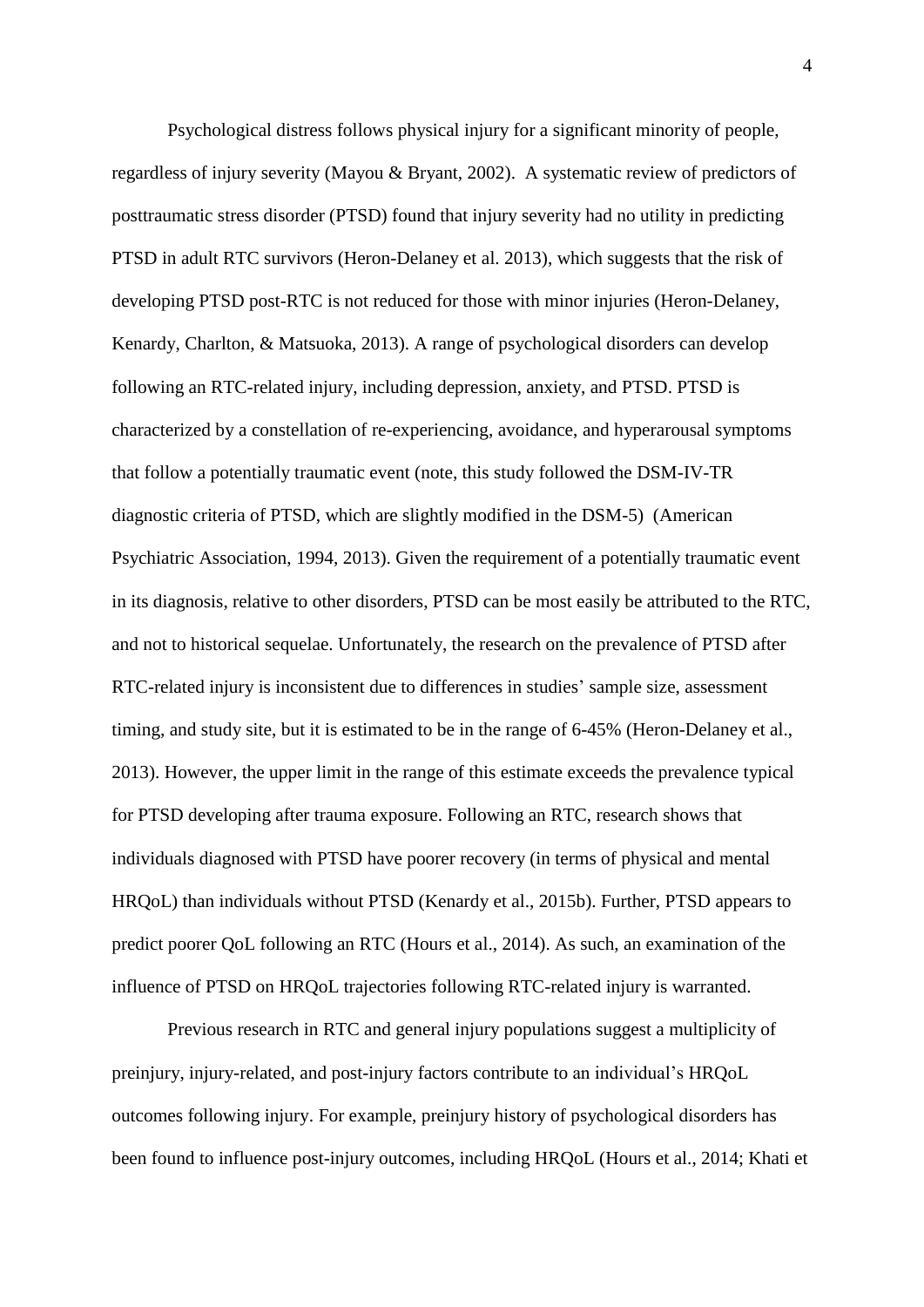al., 2013). It has also been found that females report poorer QoL outcomes than males following major trauma (Holbrook & Hoyt, 2004), traumatic brain injury (Scholten et al., 2015), and RTC-related injury (Hours et al., 2014; Khati et al., 2013; Littleton et al., 2011). However, findings on other demographic outcomes and injury severity are mixed. Even though age is routinely included as a covariate in population-based research in QoL (e.g., Alghnam et al., 2014), the research does not always find a significant association between age and HRQoL. For instance, Moergeli et al. (2012) found no such relation in adults following accidental injury, whereas other studies have found that older age was associated with lower HRQoL following road traffic injury (Hours et al., 2014; Littleton et al., 2011; Nhac-Vu et al., 2014). The strength of the relationship between injury severity and HRQoL is also mixed. Some studies have found a significant association between more severe injuries and poorer QoL (Khati et al., 2013), while another study only found a significant association between higher injury severity and decreased QoL via an indirect effect of posttraumatic stress (Moergeli et al., 2012). In contrast, Kenardy et al. (2015) have previously found that lower injury severity was associated with poorer mental HRQoL in those with predominately minor injury following an RTC (Kenardy et al., 2015b), although given that the relationship was more pronounced when PTSD was diagnosed, this finding may reflect the relationship between minor injuries such as whiplash and mental health problems that has been previously established in the literature (Sterling, Kenardy, Jull, & Vicenzino, 2003). Collectively, this body of literature indicates that there are a number of factors that are important to consider when examining how people report HRQoL following injury. Understanding how HRQoL relates to factors such as preinjury history of psychological disorders, demographics, and injury severity, would be important to help target interventions for at-risk individuals in order to improve outcome following RTC-related injury.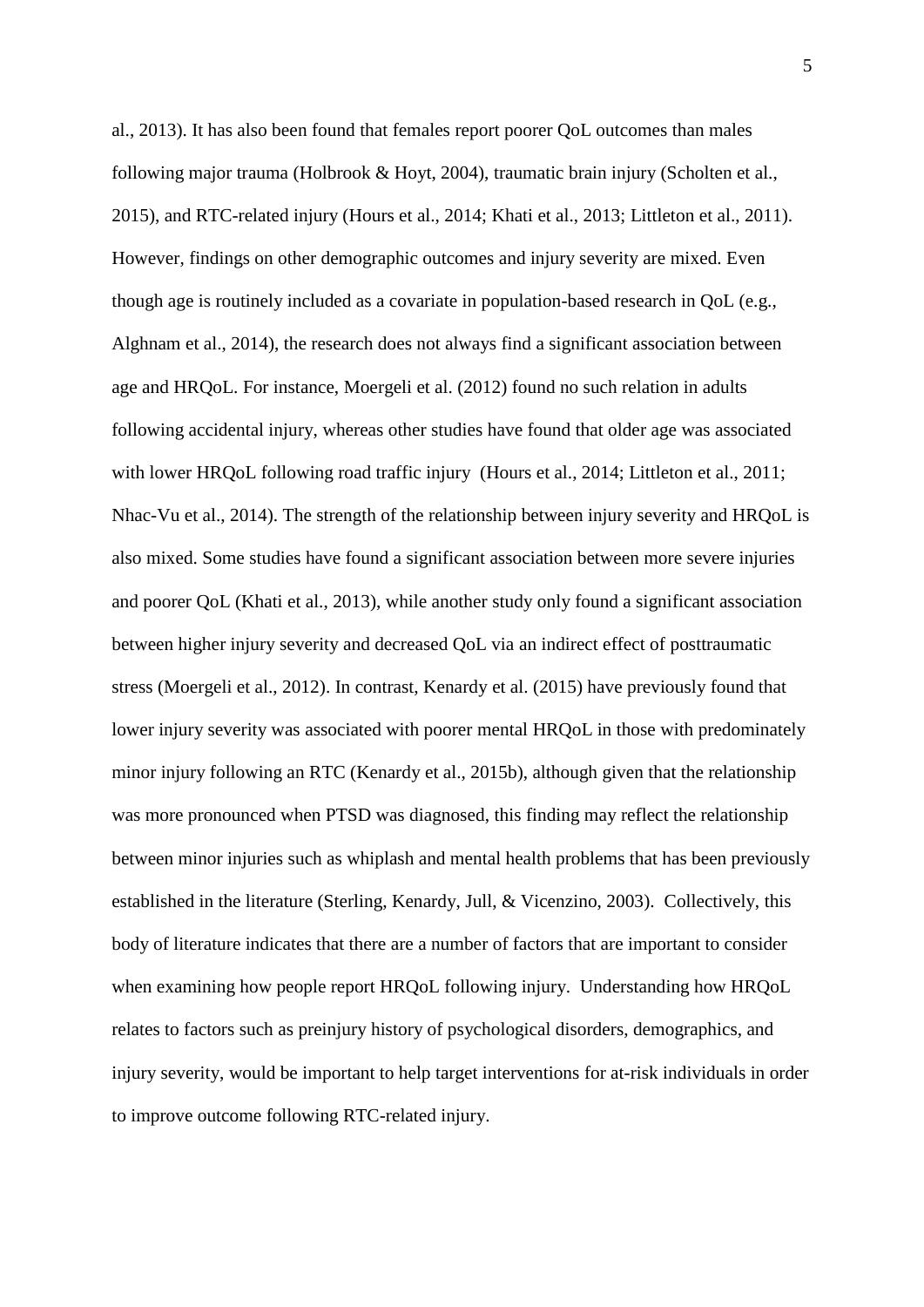In the current study, we used a latent group-based trajectory framework. Trajectory modeling provides a novel approach to understanding patterns of HRQoL responses over time. A semiparametric analytic technique developed by Nagin (1999), known as latent group-based trajectory analysis, can be used to identify underlying latent trajectories that depict different longitudinal patterns of responding. Maximum likelihood methods are used to model underlying latent trajectories and their shape. These models can be used to determine whether particular factors, such as age or injury severity, are more likely to relate to one particular trajectory. In this way, potential factors that influence recovery trajectories could be used in the early identification of people at risk of poor recovery. This approach has been used previously to describe the longitudinal course of physical and mental HRQoL following mild traumatic brain injury (Chiang, Guo, Huang, Lee, & Fan, 2016).

The examination of HRQoL trajectories following RTC-related injury will help characterize the scope and course of perceived QoL, potentially identifying opportunities for interventions to maximize RTC survivors' long term outcomes. Overall, the aim of this study was to identify the longitudinal trajectories of physical and mental HRQoL following predominantly minor injuries sustained in an RTC. It was hypothesized that multiple distinct trajectories would be identified within the data. The second aim was to examine the influence of PTSD on HRQoL scores within each trajectory. It was hypothesized that the presence of PTSD would worsen both PCS and MCS HRQoL scores for each trajectory. The third aim was to investigate a range of covariates as predictors of trajectory group membership. Specifically, it was hypothesized that non-time-varying covariates of age, sex, injury severity, history of psychological disorder and road user type would influence trajectory group membership.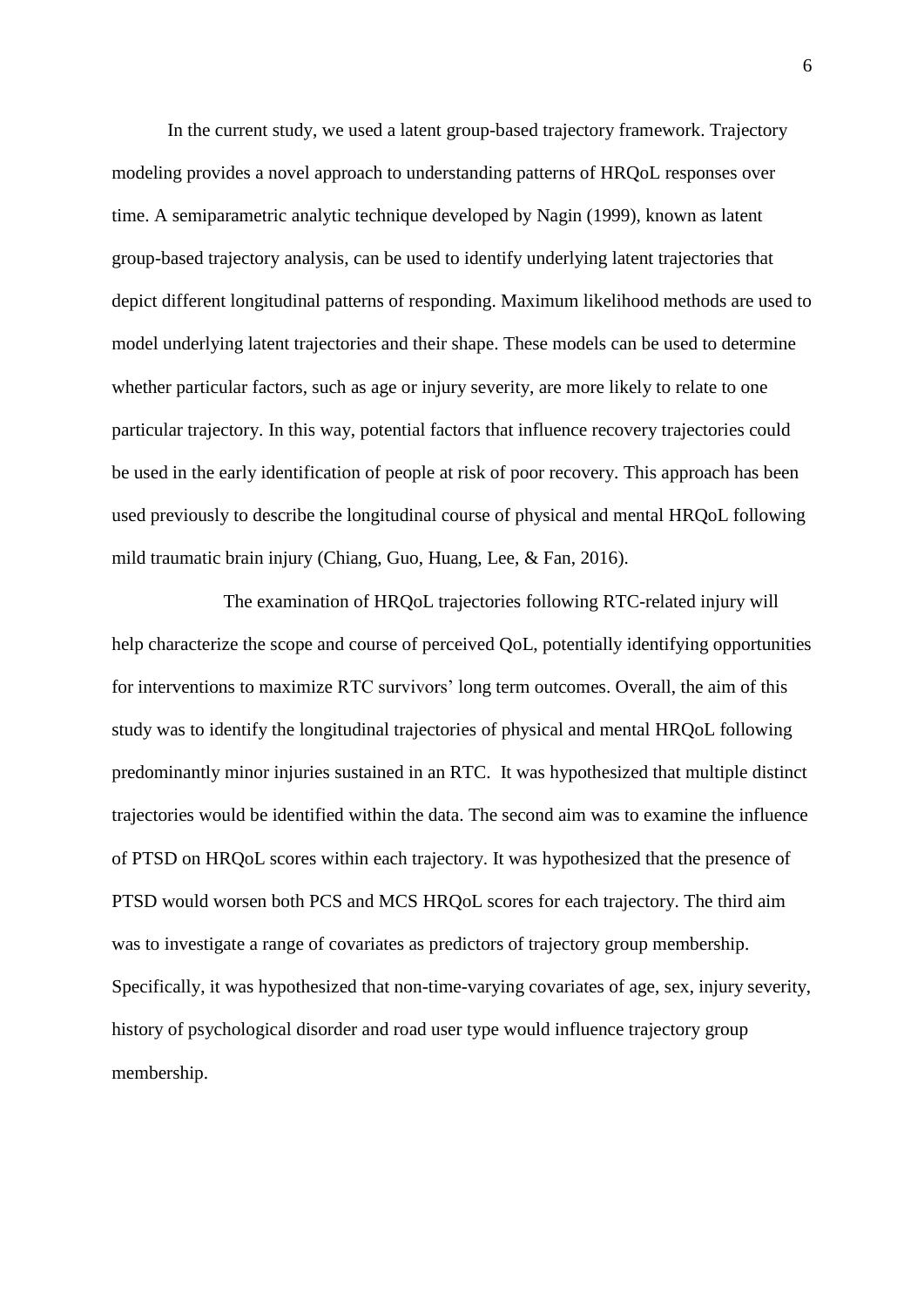#### **Method**

#### **Participants and Procedure**

This analysis forms part of The University of Queensland Study of Physical and Psychological Outcomes for claimants with predominantly minor injuries following an RTC (UQ SuPPORT). The UQ SuPPORT study protocol is available elsewhere (Kenardy, Heron-Delaney, Bellamy, Sterling, & Connelly, 2014). In brief, participants were recruited from records held by the Motor Accident Insurance Commission (MAIC) across 18 months (April, 2009 – September, 2010), with survey and telephone interview data collected at approximately 6, 12, and 24 months post-RTC from these participants. Participants were claimants within the Queensland common law "fault-based" Compulsory Third Party (CTP) motor vehicle insurance scheme. Eligibility criteria were: (1) Driver/passenger of a car/motorbike, cyclist, or pedestrian involved in an RTC; (2) sustained predominantly minor physical injury defined as a maximum Abbreviated Injury Scale (AIS) score of  $\leq$  3; (3) aged 18 years or older; (4) sufficient English speaking ability; (5) RTC occurred within three months prior to claim notification; and (6) Australian resident. Exclusion criteria were: (a) cognitive impairment (subjectively assessed by trained interviewers based on the participants' capacity to answer initial telephone interview questions), and (b) a severe physical condition preventing the telephone interview or survey from being completed by the participant (e.g., stroke, paralysis). By using these inclusion and exclusion criteria, only people with noncatastrophic injuries (i.e., only minor, moderate, or serious injuries (not severe or critical), as defined by an AIS score  $\leq$  3), participated in the study.

The recruitment process was governed by legislation, and involved MAIC inviting all eligible participants to take part in the study via a letter of invitation. Claimants could then opt-in by returning their signed consent in a reply-paid envelope. A total of 3,146 eligible claimants were sent the letter of invitation, and 382 (12%) of these consented to participate.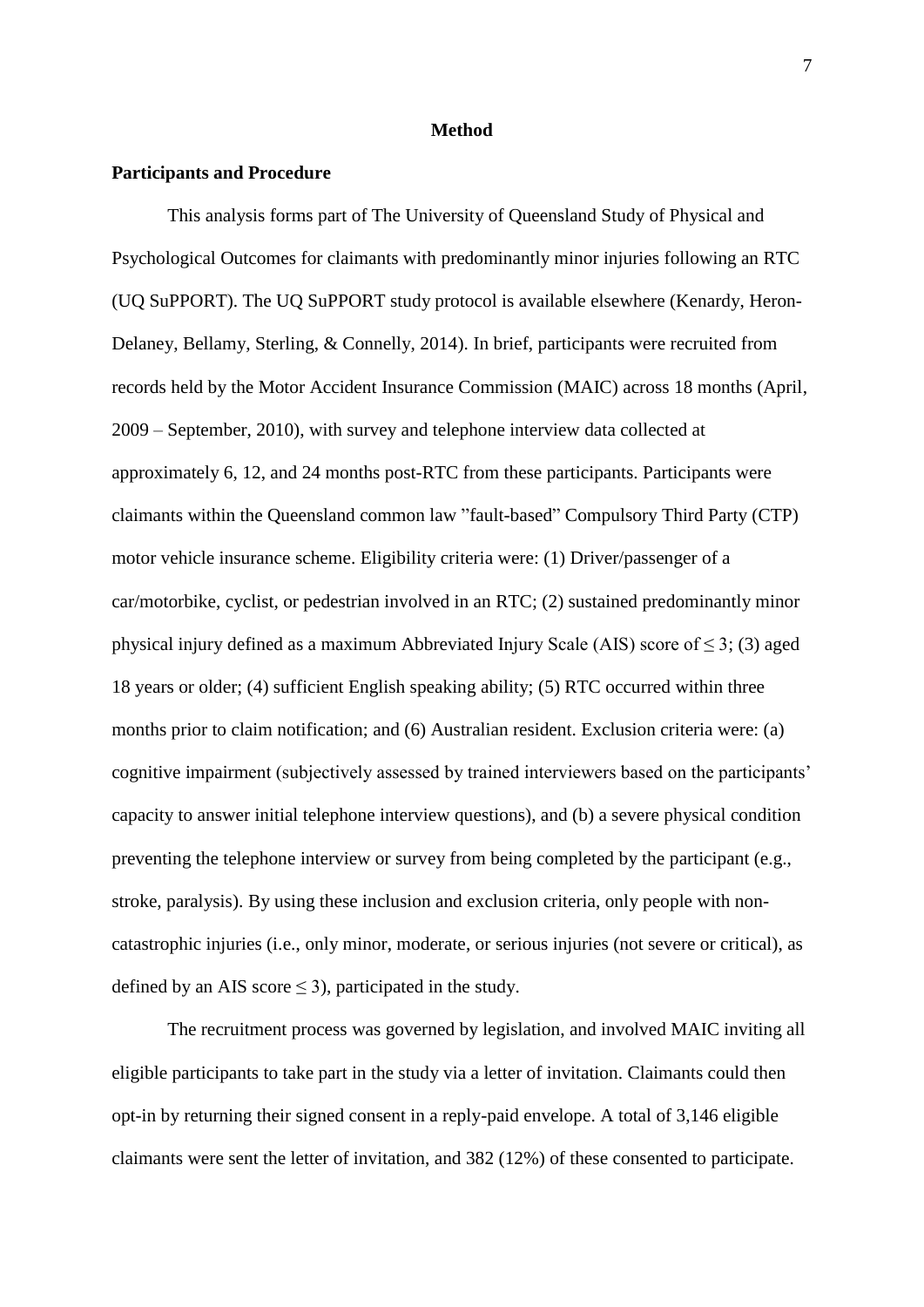The UQ SuPPORT study received ethical approval (Approval No.: 2009000035) from the Medical Research Ethics Committee at The University of Queensland, Brisbane, Australia. **Measures** 

Participants were assessed via Computer Assisted Telephone Interview (CATI) and paper questionnaires on a range of physical and psychosocial constructs at approximately 6 (Wave 1), 12 (Wave 2), and 24 months (Wave 3) post-RTC. Each measure (listed below) was collected at each wave, with the exception of demographics (Wave 1 only) and questions regarding the participant's mental health history (Wave 1 and Wave 2 only). See Kenardy et al. (2014) for further information on each measure and the study procedure.

### **Interview measures.**

#### **Posttraumatic Stress Disorder.**

PTSD was assessed using the Composite International Diagnostic Interview module for PTSD (CIDI-PTSD; Peters et al., 1996), which is based on the Diagnostic and Statistical Manual of Mental Disorders (DSM-IV) criteria (American Psychiatric Association, 1994). PTSD diagnosis were dichotomized as 0 (no diagnosis) or 1 (diagnosis). The CIDI-PTSD has demonstrated good psychometric properties, including strong test-retest reliability and high agreement with clinical diagnosis (Andrews & Peters, 1998; Breslau, Kessler, & Peterson, 1998).

# **Prior history of psychological disorder.**

History was assessed by asking participants whether they had ever seen a mental health professional and subsequently been given a diagnosis. Participants who had previously been diagnosed with a disorder were classified as having history of psychological disorder (coded 1), with the remainder classified as having no history (coded 0).

# **Questionnaire measures.**

### **HRQoL.**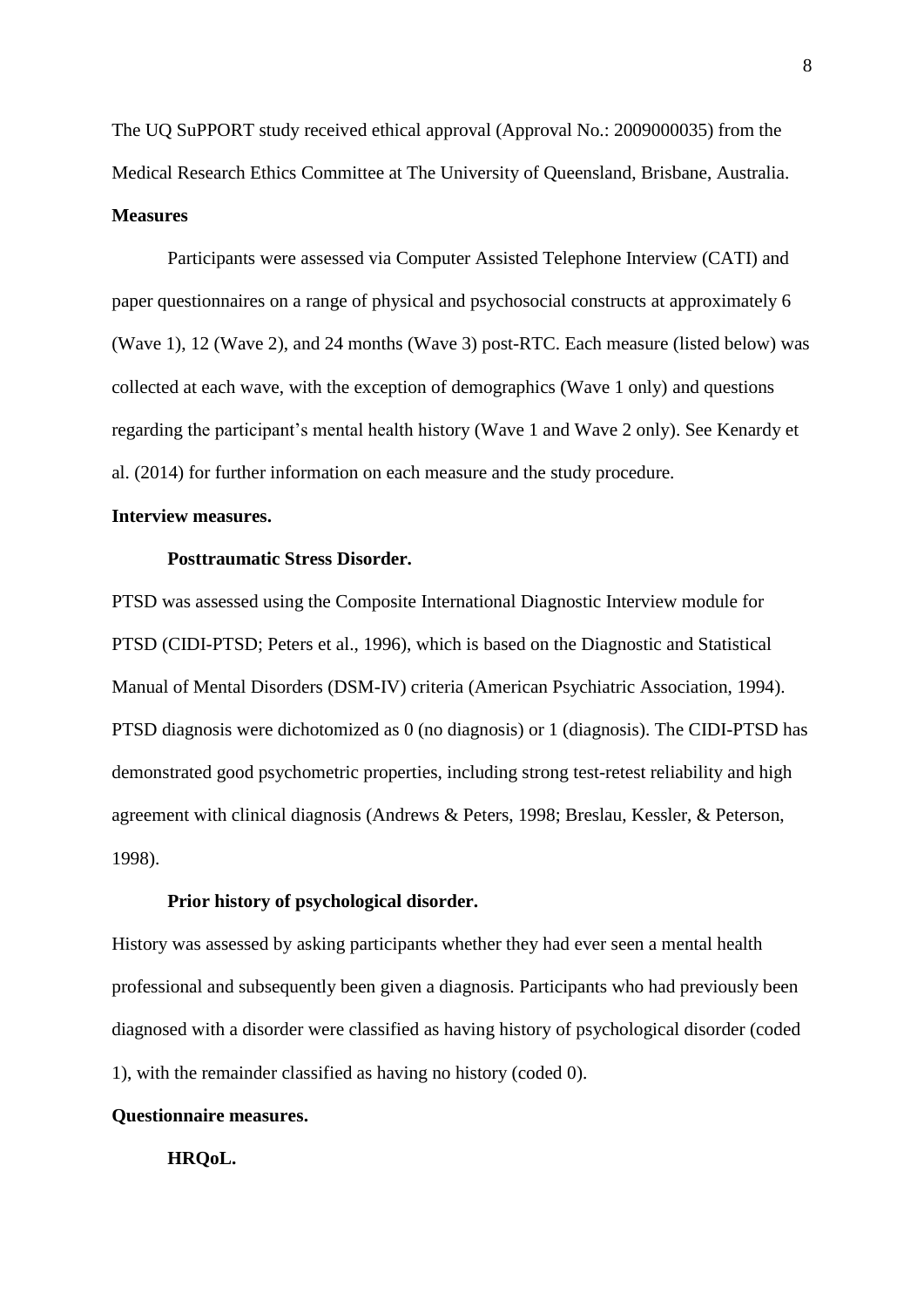HRQoL was assessed using the SF-36v2 (Ware, Kosinski, & Dewey, 2000). The SF-36 is a commonly used measure of HRQoL having strong psychometric properties (Ware, Snow, Kosinski, & Gandek, 1993), such that its use facilitates comparability between studies and populations. The SF-36 scale includes both physical and mental health component scores (PCS and MCS, respectively). These component scores reflect the multidimensional nature of HRQoL. The measure uses 36 questions to summarise the respondent's health in the past 4 weeks, and the respondent chooses one option (from among three to five options) on each question. The 36 questions make up eight sub-scales or domains (Physical Functioning, Role Limitation because of Physical Functioning, Bodily Pain, General Perception of Health, Vitality, Social Functioning, Role Limitation because of Emotional Functioning, and Mental Health). The eight scales are norm-weighted to form two constructs: the Physical Component Score (PCS) and Mental Component Score (MCS). PCS represents a person's physical HRQoL, and the MCS is the mental HRQoL. SF-36v2 items and scales are standardized to a 0 – 100 point scale, with higher scores indicating better QoL.

#### **Demographics and injury factors.**

Gender, age, and type of injured road user information were collected. Injured road users can be grouped in various ways, including by the amount of protection they have in traffic. As such, injured road users were defined as vulnerable (pedestrian, cyclist) and non-vulnerable (driver, passenger). MAIC provided AIS 2005 data for all consenting participants in April 2013 (2.5-4 years post-RTC), with this time lag ensuring all injuries had been recorded. The Injury Severity Score (ISS; Baker, O'Neill, Haddon, & Long, 1974), which relates to the severity of the combination of a person's physical injuries, was then calculated from the AIS data. Each participant's ISS was then categorized into two groups, similar to the groups reported used by Copes et al. (1988): ISS 1-3 and ISS 4+. According to the ISS classification system, an ISS of 1-3 generally includes superficial injuries, such as abrasions and cervical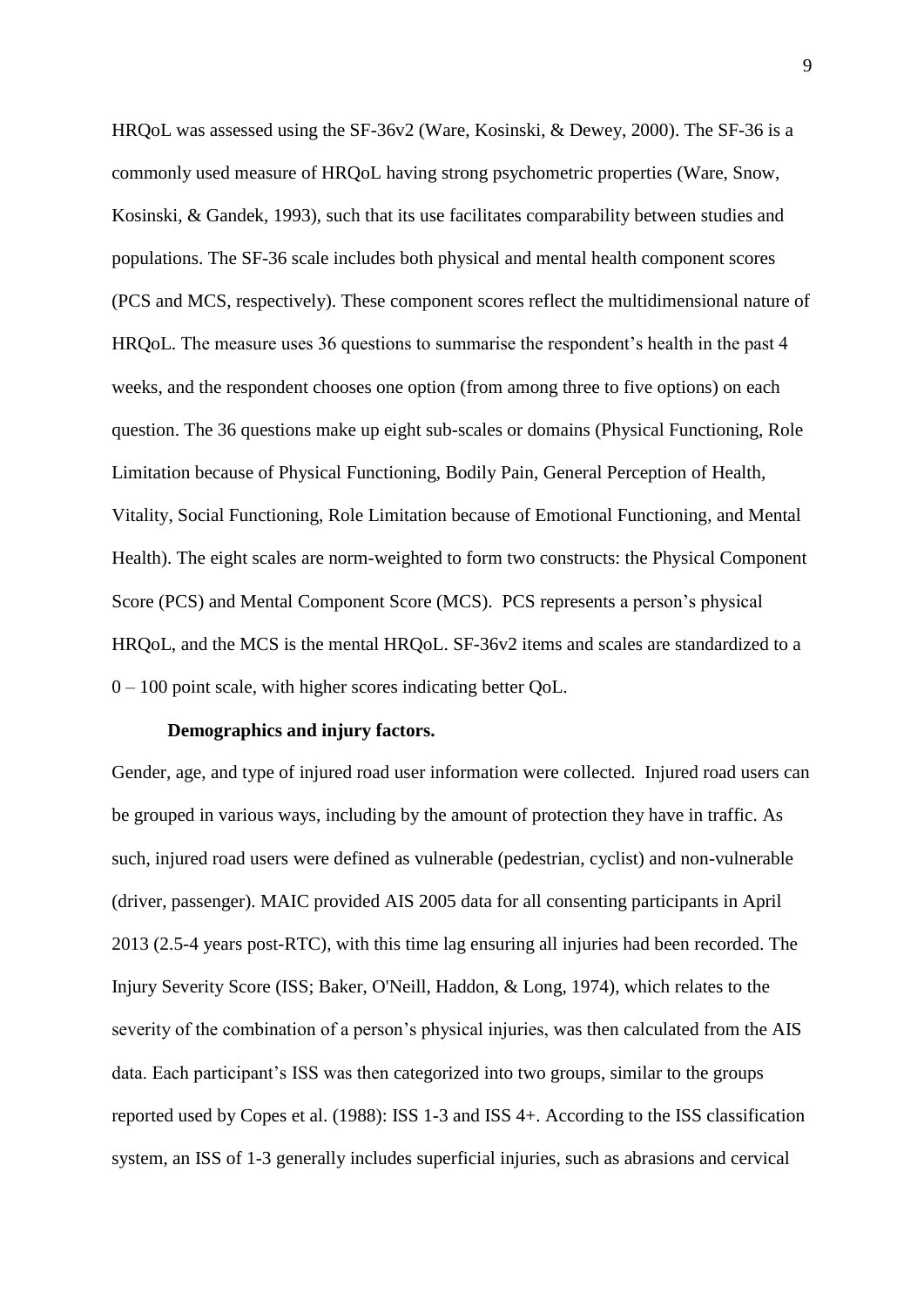spine strains (i.e., "whiplash"), while an ISS of 4+ often includes non-life-threatening injuries, such as simple upper or lower extremity long bone fractures, broken ribs, or a combination of superficial and other minor injuries.

## **Statistical Analyses**

Missing responses for SF-36v2 items were estimated using mean substitution, providing the participant had completed at least 80% of the questionnaire, in line with the SF-36v2 manual instructions (Ware et al., 2000).

#### **Trajectory analysis**

A semi-parametric latent group-based trajectory analytical technique developed and designed by Nagin (1999), which does not require participant data to have complete outcome records across time, was used to investigate the possibility of different post-injury, longitudinal developmental trajectories for two outcomes: (a) physical HRQoL (as measured by PCS), and (b) mental HRQoL (as measured by MCS). The method uses maximum likelihood to model the probability of a specified number of underlying latent trajectories and their shape. Several such models are compared and an optimal model is selected based on several criteria. Initially, highest-order polynomial trajectories are fitted for 2, 3, 4, etc. groups, which are compared using the methods described in the article by Kass and Raftery (1995) in order to ascertain the optimal number of groups most likely present in the data. Once the optimal number of groups is established, models with various group-specific, simplified polynomial profiles, where non-significant higher-order polynomial terms are dropped, are sequentially compared with the saturated highest-order polynomial model. The final model chosen is the most parsimonious model, which retains statistically significant polynomial terms, but which is not statistically significantly different from the saturated model (where deviation from the saturated model is calculated using changes in twice the log-likelihood). Statistically significant concurrent, longitudinal covariates are included from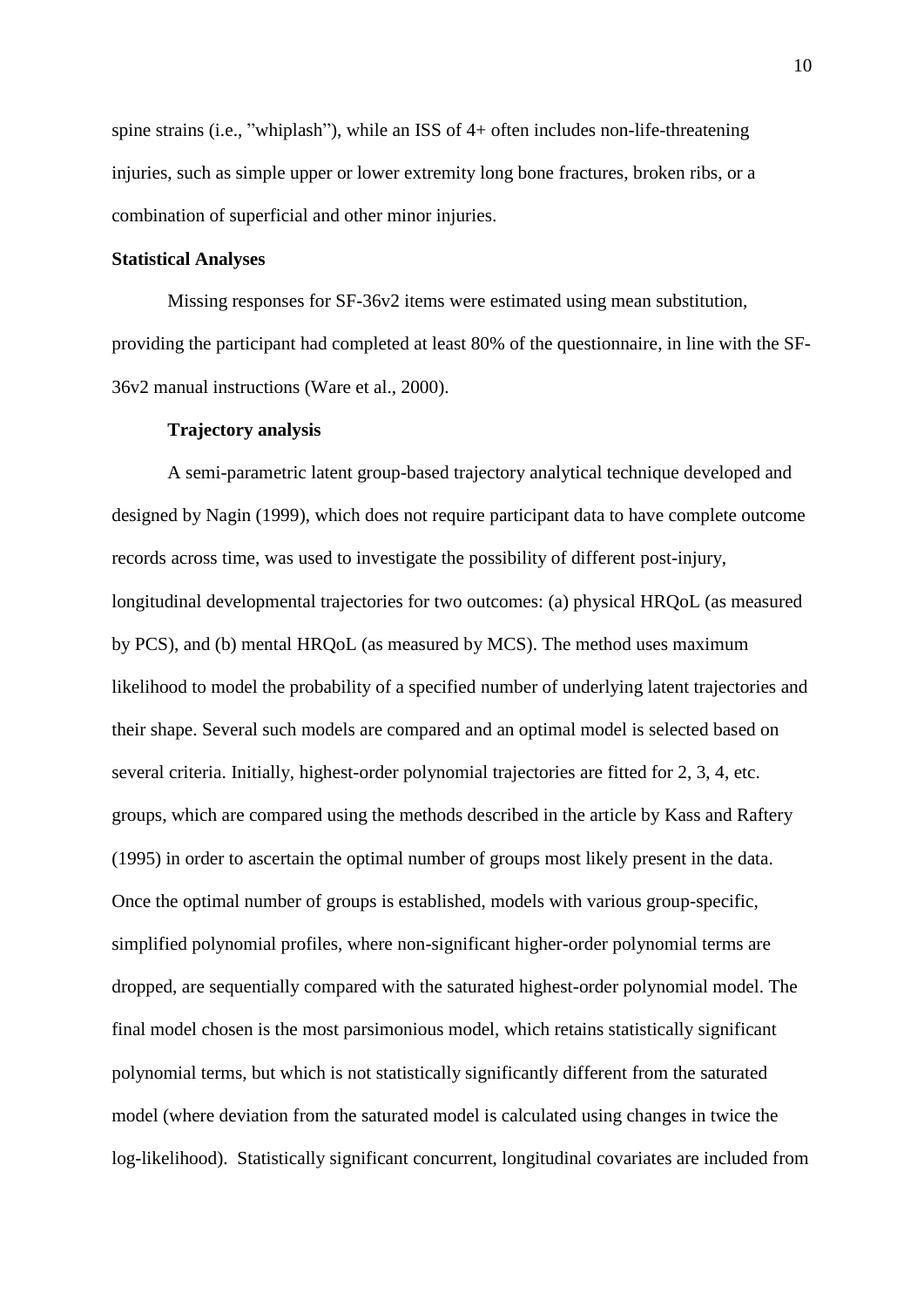the outset in the above process, as they are integral to the trajectory outcome. In the current analysis, the presence of a PTSD diagnosis was the only longitudinal covariate added to the model, and this procedure allowed examination of the impact of a PTSD diagnosis on trajectory groups. Once the final trajectory model is established, pre-existing, possibly associated factors (namely demographic and other baseline [non time-varying] covariates) are introduced singly into the analysis in order to examine their impact on the probabilities of group membership, and they are tested using the 2-tailed standard normal distribution based on the estimated parameter and its standard error. In the current analysis, the following nontime varying factors were considered: age, gender, ISS (1-3 vs. 4+), psychiatric history (yes vs. no) and type of injured road user (driver/passenger vs. pedestrian/cyclist). The current analysis included 336 participants who had outcome data (PCS and MCS) for at least one time point, and who had complete data on the non-time varying factors analysed. Trajectory groups for both MCS and PCS were plotted, along with the mean and standard deviation (SD) from the Australian normative population (Hawthorne, Osborne, Taylor, & Sansoni, 2007). The statistical significance of the impact of a PTSD diagnosis on a trajectory group was also indicated on each figure. Data were analyses using SAS® software and Microsoft Excel. Statistical significance was evaluated at  $\alpha = .01$  to avoid type 1 error.

#### **Results**

#### **Sample Characteristics**

Table 1 presents the descriptive statistics for the 336 participants included in the analysis. The average age of participants was  $48.8$  years  $(SD = 14.9)$  and a majority of the sample (62.5%) were female. The sample consisted of participants with very minor physical injuries (ISS 1-3; 64.6%). The number of participants who completed the SF36v2 questionnaire (PCS and MCS) at each time point, and the number who completed the CIDI-PTSD module of the telephone interview at each time point, are also noted in Table 1.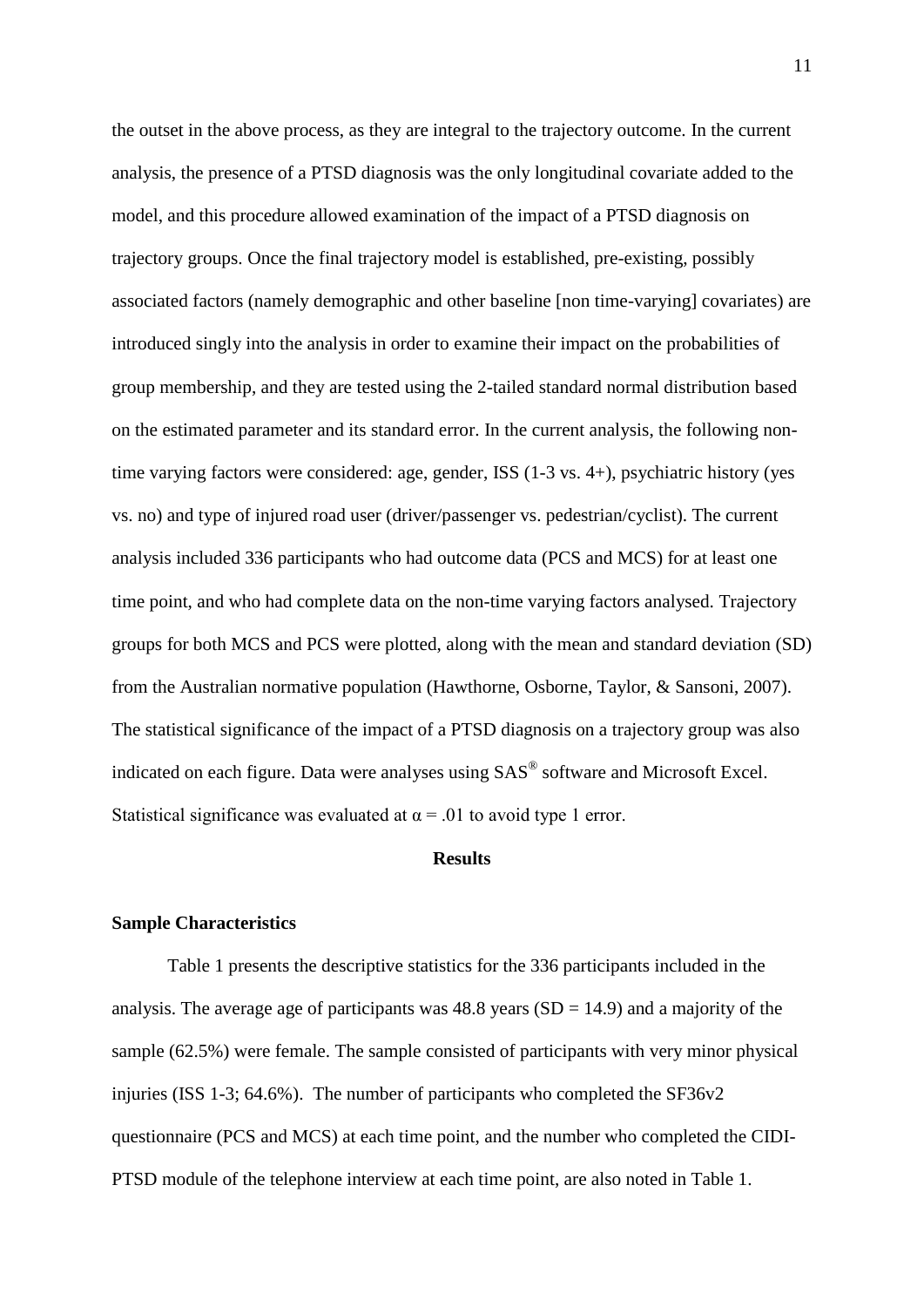Overall, of the 271 participants completing the CIDI-PTSD at all three time points, 40 (14.8%) met the diagnostic criteria for PTSD at all time points (Table 1).

--Insert Table 1 about here--

# **Trajectories for Physical HRQoL (PCS)**

The optimal number of underlying latent trajectories indicted in analysis for PCS was three (Figure 1). There was a "gradual recovery" trajectory, with an estimated percentage probability of 27.3%, for which the trajectory starts slightly below the Australian norm but after 12 months, displays estimated means close to the Australian norm (Figure 1). A second "low but improving" trajectory, with an initial starting point approximately 1 SD below the Australian norm, with an estimated 54.7% percentage probability. The third trajectory pattern was estimated to represent "severe and chronic" physical HRQoL with a percentage probability of 17.9%, and for which PCS remains approximately 2 SD below the Australian norm between 6 and 24 months post-RTC. Having a diagnosis of PTSD negatively impacted the "severe and chronic" and "low but improving" trajectories, reducing estimated average scores by approximately three points on the PCS  $(p<.01)$  at each time point.

--insert Figure 1 about here --

Table 2 shows the odds ratios of the predictors of PCS trajectory membership. Gender, type of injured road user, ISS, and psychiatric history did not statistically predict the probability of a PCS trajectory. Age, however, was predictive of the probability of PCS trajectory outcome  $(p<0.01)$ , where the odds of having a "severe and chronic" PCS trajectory in contrast to "gradual recovery" increased with increasing age  $(p<.001)$ . As an example, a 60 year-old from this population, compared with a 30 year-old, was estimated to be 4.4 (95%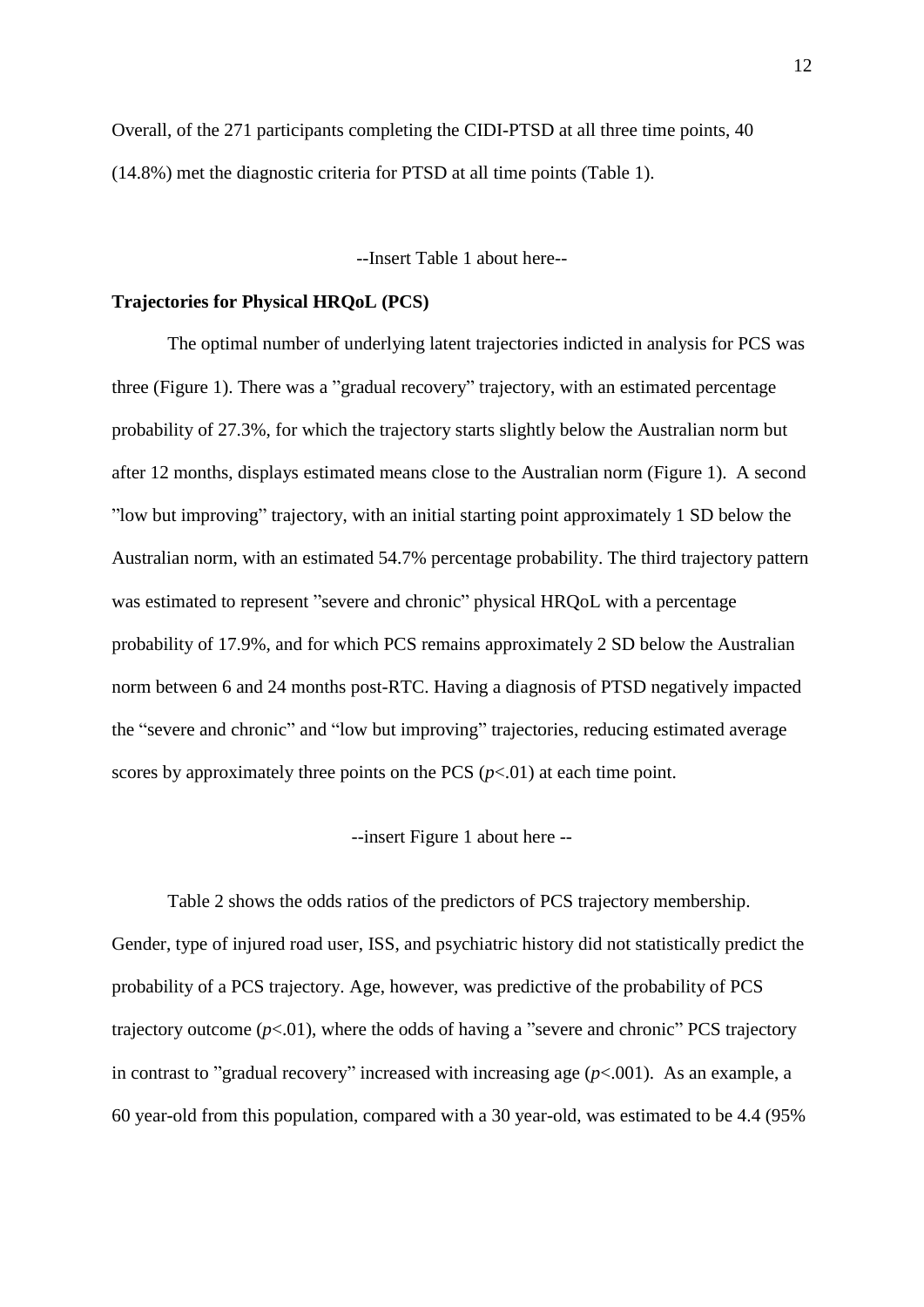CI: 1.9-10.0) times more likely to have a "severe and chronic" trajectory than a "gradual recovery" trajectory.

-- Insert table 2 about here --

#### **Trajectories for Mental HRQoL (MCS)**

There were 336 participants who had a MCS score for at least one Wave. When the presence of a PTSD diagnosis was included in the model, analyses indicated that there were four probable, distinct MCS trajectory patterns, as shown in Figure 2. There was an estimated probability of 19.1% for a trajectory that remained close to the Australian norm at each Wave, and this trajectory was described as having an "unaffected" mental HRQoL. An MCS trajectory of "severe but improving" was estimated, with a probability of 24.1%. This trajectory was estimated to be 3 SD below the Australian norm at 6 months post-RTC, but showed an estimated 50% improvement by 24 months. Conversely, the probability of having a "severe and declining" MCS trajectory was estimated as 17.3%, starting at 1.5 SD below the norm at 6 months and being nearly 3 SD below the norm at 24 months post-RTC. Having a diagnosis of PTSD at all three time points exacerbated this decline even more, reducing the MCS trajectory by a further  $1 SD (p<0.001)$ . The final trajectory demonstrated a less severe and "low but improving" MCS trajectory, with 39.5% probability. However, having a PTSD diagnosis at each wave significantly lowered this trajectory (*p*<.001), such that the outcome at 6 months post-RTC was estimated to be comparable to that of the "severe and declining" trajectory. Similarly, the estimated average MCS score was similar to the "severe but improving" trajectory at 24 months post-RTC.

-- Insert Figure 2 about here --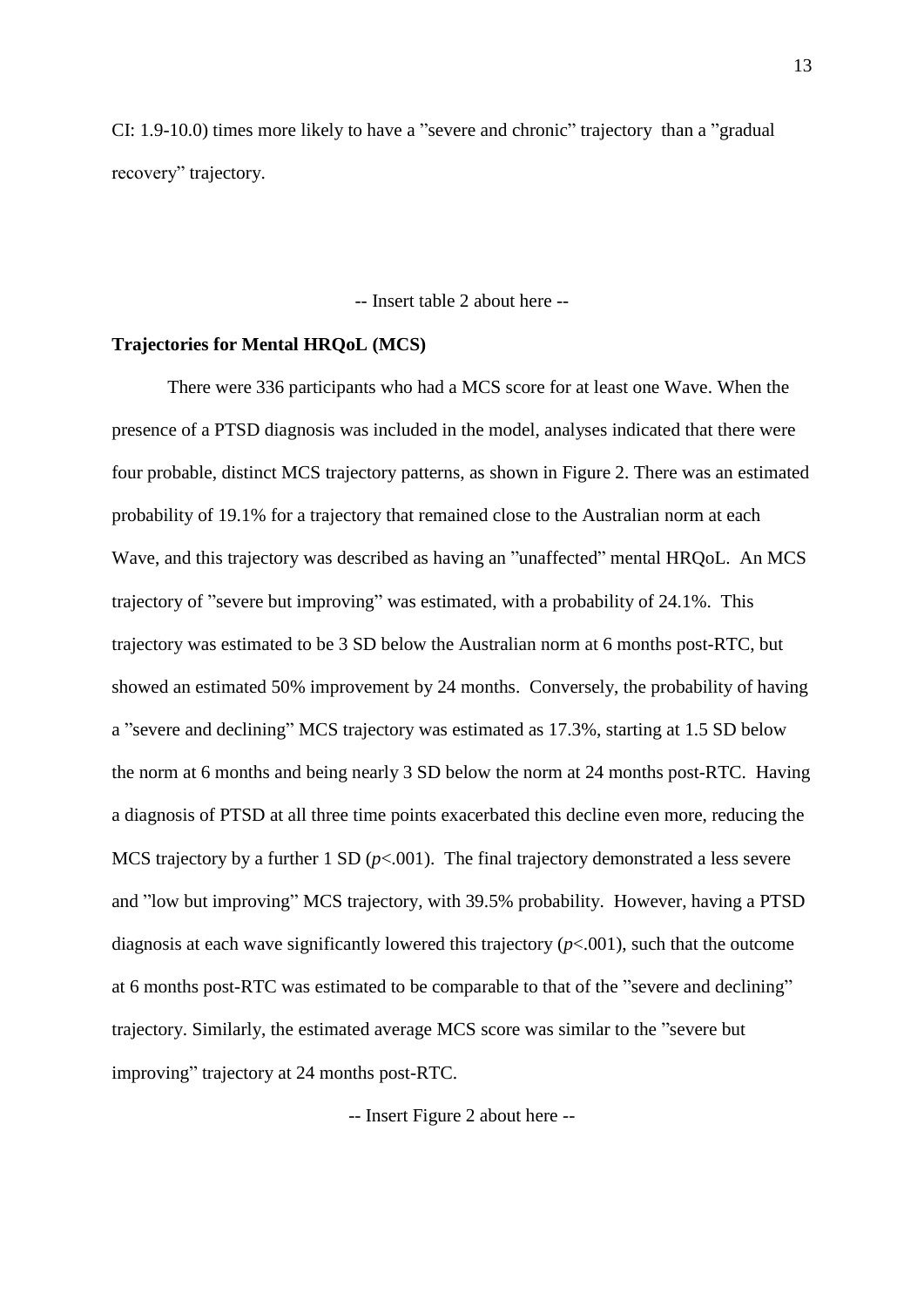Table 3 shows the predictors of MCS trajectory membership. Age, gender, type of injured road user, and psychiatric history were not significantly linked to the probability of having a particular MCS trajectory. However, ISS was associated with the probability of having particular MCS trajectories  $(p<0.01)$  in that the odds of a "low but improving" MCS trajectory was 4.24 more likely than a "severe but improving" trajectory (95% CI: 1.69 - 10.60,  $p<0.01$ ) for an ISS of 4+ when compared to an ISS of 1-3. The probability of "low but improving" categorization for an ISS of  $4+$  was 0.46 (95% CI: 0.18 – 0.76) compared with 0.10 (95% CI:  $0.06 - 0.13$ ) for an ISS of 1-3.

--Insert Table 3 about here –

#### **Discussion**

To our knowledge, this study is the first to define the longitudinal trajectories of physical and mental HRQoL following RTC-related injury. The key finding of this study was that physical and mental HRQoL scores are characterized by heterogeneous trajectories. This finding is consistent with the hypothesis that there would be multiple distinct HRQoL trajectories in this sample. The number and shape of the longitudinal trajectories of HRQoL were different depending on the component sTcore (i.e., physical vs. mental). Specifically, three trajectories best fit the physical HRQoL scores whereas four trajectories best fit the mental HRQoL scores.

The MCS trajectories reveal four variable pathways of mental HRQoL following predominately minor injury sustained in an RTC. The number and type of MCS trajectories identified in this study are different than in the study by Chiang and colleagues (2016), who identified two MCS SF-36 trajectories: whereby a minority of patients (11%) were categorized as "persistently under average QoL" and the majority (89%) were categorized as "persistently fine QoL". That said, the three PCS SF-36 trajectories identified in the Chiang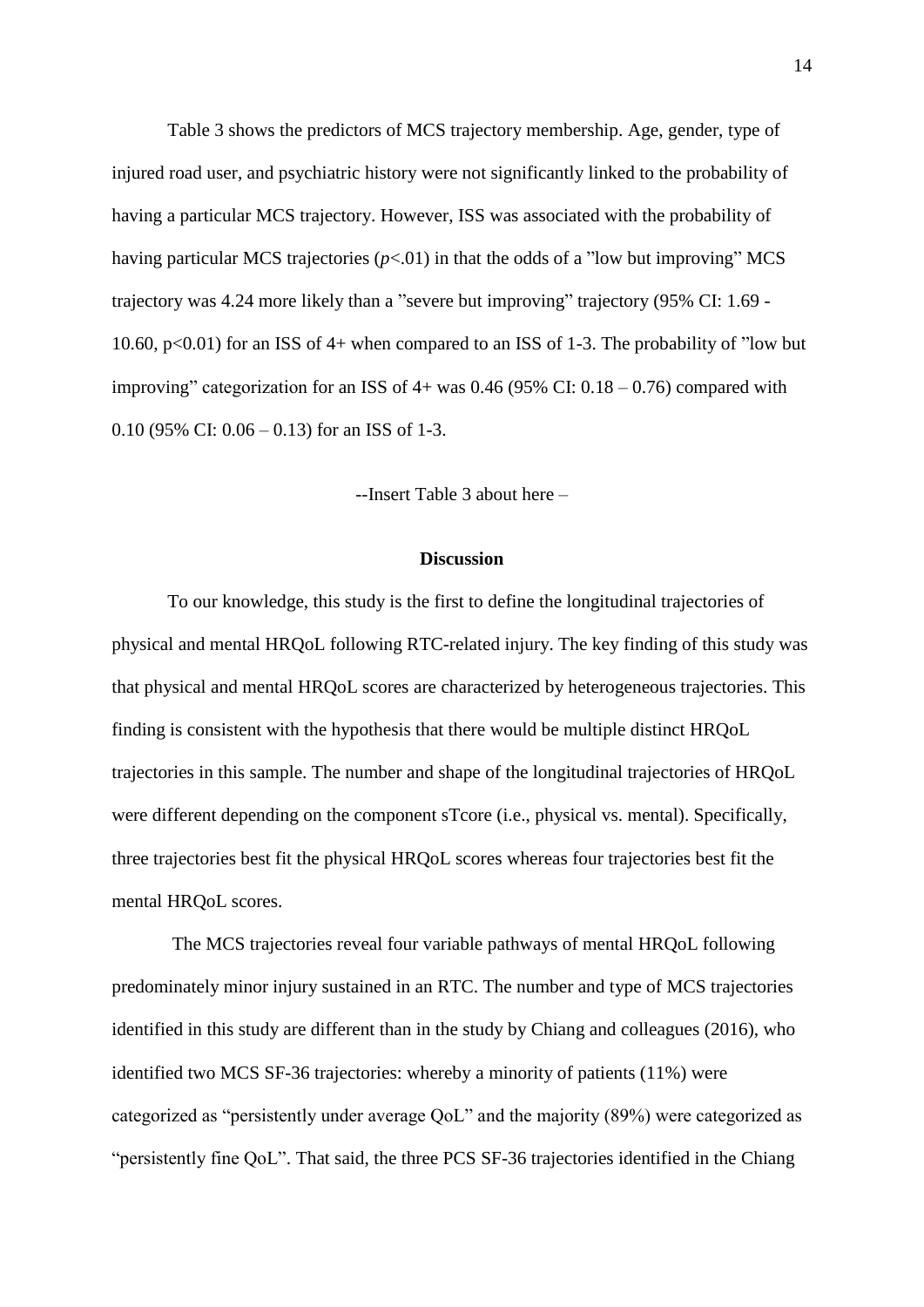and colleagues study (i.e., "under average QoL after TBI and worsening", [14%]; "under average QoL after TBI and recovering" [35%], and "fine QoL after TBI and slightly worsening" [51%]) were more consistent with the PCS trajectories found in this study. The differences in MCS trajectories in the studies by Chiang et al. (2106) and our study may be related to sample differences. This study included participants seeking compensation for a broad range of non-catastrophic injuries, whereas Chiang and colleagues' study was comprised of patients with mild TBI (compensation seeking status unspecified).

The emergence of the "severe and declining" MCS and "severe and chronic" PCS trajectories represent concerning patterns of change in HRQoL over time. The deterioration of HRQoL of the "severe and declining" MCS trajectory between 12 and 24 months postinjury suggest a need for early interventions that focus on psychological injury. The early timing of such interventions may be crucial given the lower than the population norm HRQoL reported at 6 months post-injury and then the steep deterioration that follows the 12 month post-injury assessment for the "severe and declining" MCS trajectory.

This study also examined the influence of PTSD on the predicted trajectories. The prevalence of PTSD at the 6-, 12-, and 24-month assessment was high (24%, 22%, and 25%, respectively), and within the range reported in a recent systematic review of predictors of PTSD in adult road traffic crash survivors (6% - 45%; Heron-Delaney et al., 2013). The lack of remission in PTSD prevalence over time, however, is concerning, in that one would usually expect a decline in PTSD rates as time from accident increases. Subsequent traumatic events occurring post-RTC were not captured in this study, and may be one factor contributing to prevalence stability. Notwithstanding the above, the inclusion of PTSD diagnosis as a longitudinal covariate in the models reported in this study negatively affected the majority of trajectories. The presence of a persistent PTSD diagnosis negatively impacted the "low but improving" and "severe and chronic" PCS trajectories, and the "low but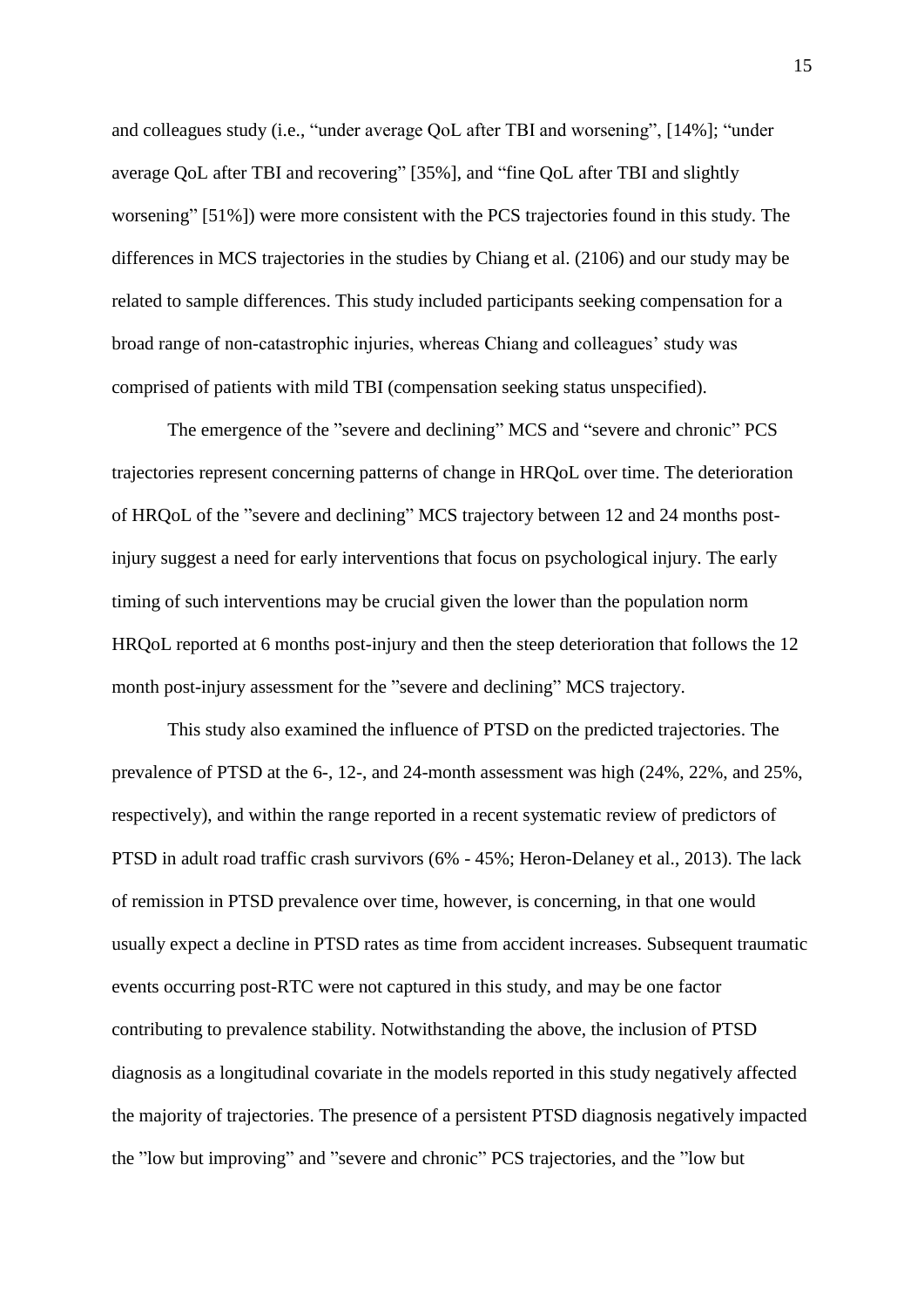improving" and "severe and declining" MCS trajectories, whereas the remaining trajectories showed no significant effect of a PTSD diagnosis on predicted QoL scores. Of note, the predicted MCS score for the "severe and declining" trajectory was reduced by 1 SD when PTSD was present across each assessment point.

The variables that predicted trajectory group membership varied. Older age predicted the probability of group membership in the "severe and chronic" PCS trajectory. This finding is consistent with other research that has found an association between older age and poorer QoL outcomes (Hours et al., 2014; Littleton et al., 2011; Nhac-Vu et al., 2014). This finding is also consistent with Chiang and colleagues (2016), who found that their "under average and worsening" PCS SF-36 trajectory was associated with older age and unemployment at one month post-injury

Predictors of trajectories differed for the MCS compared to the PCS. Injury severity predicted MCS trajectories. Counterintuitively, more severe injuries ( $ISS \geq 4$ ) were associated with greater probability of belonging to the "low but improving" trajectory than the "severe but improving" trajectory. This finding may be explained by our predominantly minor injury sample, where most of the sample had whiplash related injuries. Previous research has found that whiplash is associated with mental health problems, particularly PTSD (Sterling et al., 2003). Future research could examine the influence of specific injury types (e.g., whiplash) on QoL outcomes, as well as understanding the influence of timevarying covariates, such as pain.

# **Strengths and Limitations**

This study has a number of limitations regarding the participant population. First, the opt-in consent procedure via post is likely to have affected the low participation rate in this study. Although previous studies using similar recruitment methods have reported similar participation rates (Smith, Mackenzie-Ross, & Scragg, 2007), this low participation rate may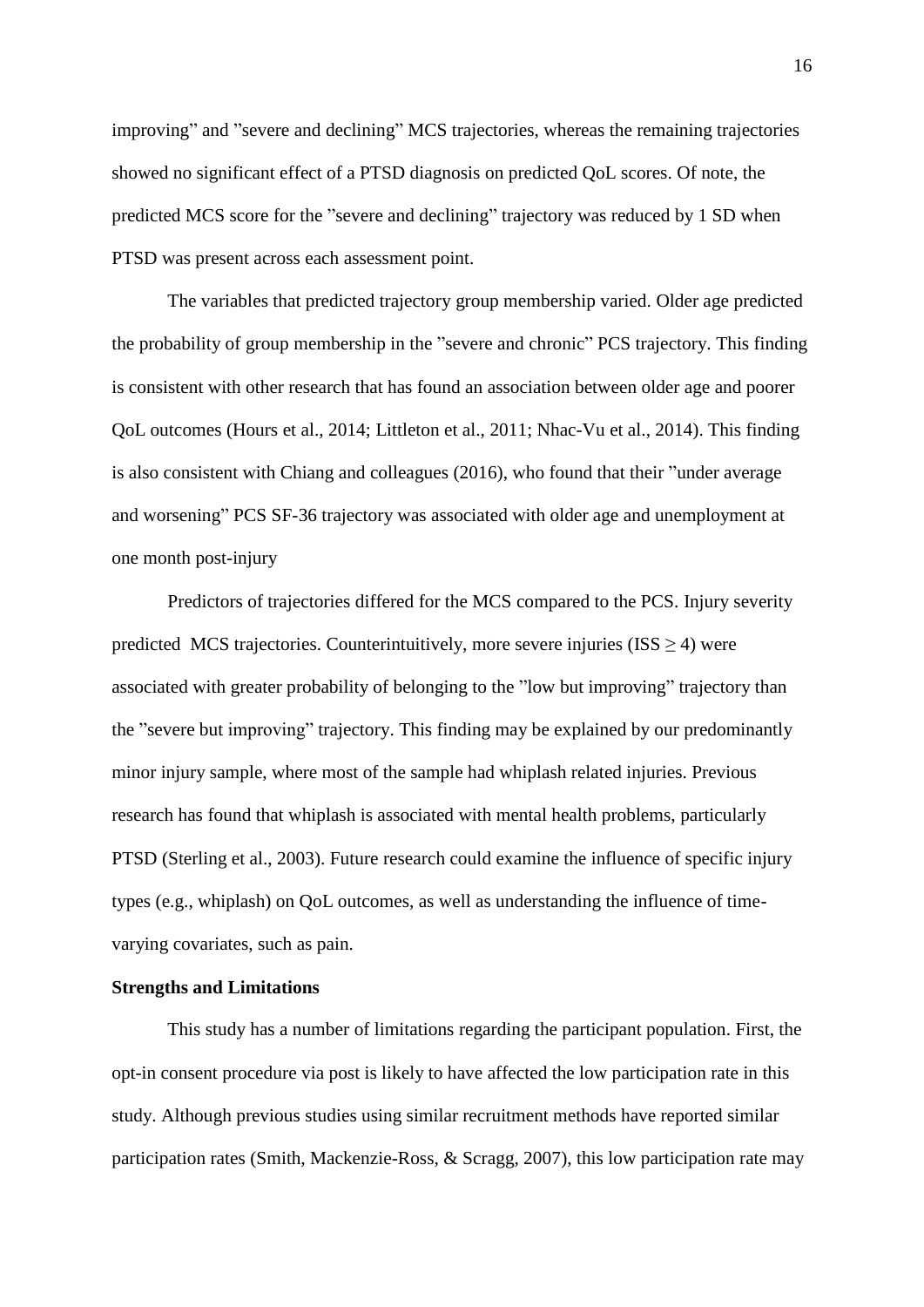have reduced the generalizability of study findings. As detailed in the study protocol (Kenardy et al., 2014), participants who consented were found to be older (mean age  $= 49$ ) yrs) than those who declined to participate (mean age  $=$  40 yrs) and had higher injury severity (ISS of  $\geq$  4 = 35%) than those who declined to participate (ISS of  $\geq$  4 = 18%). These factors may affect generalizability, and future reported prevalence estimates and comparisons to the general road traffic crash population should be interpreted with caution. An alternative explanation for the low participation rates is that the target population (i.e., claimants with minor injury) may be less inclined to participate in research if they have already recovered from the injury or their claim has already been resolved. The selection criteria limited participants to claimants within a fault-based CTP scheme. Thus, the sample does not represent the entire RTC population and thus should be very cautiously applied to users of different CTP schemes and those individuals who are considered "at-fault". Related, although we did not screen for exaggeration/malingering in this sample, self-reported symptoms may be biased in samples seeking financial compensation. In addition, it is possible that a predictor of the identified PCS and MCS trajectories is pre-crash quality of life. However, recall of pre-crash health status once injured can be biased, and as such, this information could not be reliably collected and was not available for analysis.

Despite these limitations, this study also has considerable strengths. . First, it is one of the few moderately large studies to prospectively assess outcomes following RTC in a predominantly minor injury cohort. Second, we examined survivors of RTCs over three waves, spanning two years, which allowed determination of variable trauma-response trajectories.

# **Conclusion**

This study highlighted the heterogeneous health-related physical and mental health QoL trajectories that can follow an RTC-related injury. Of concern, a sizable minority of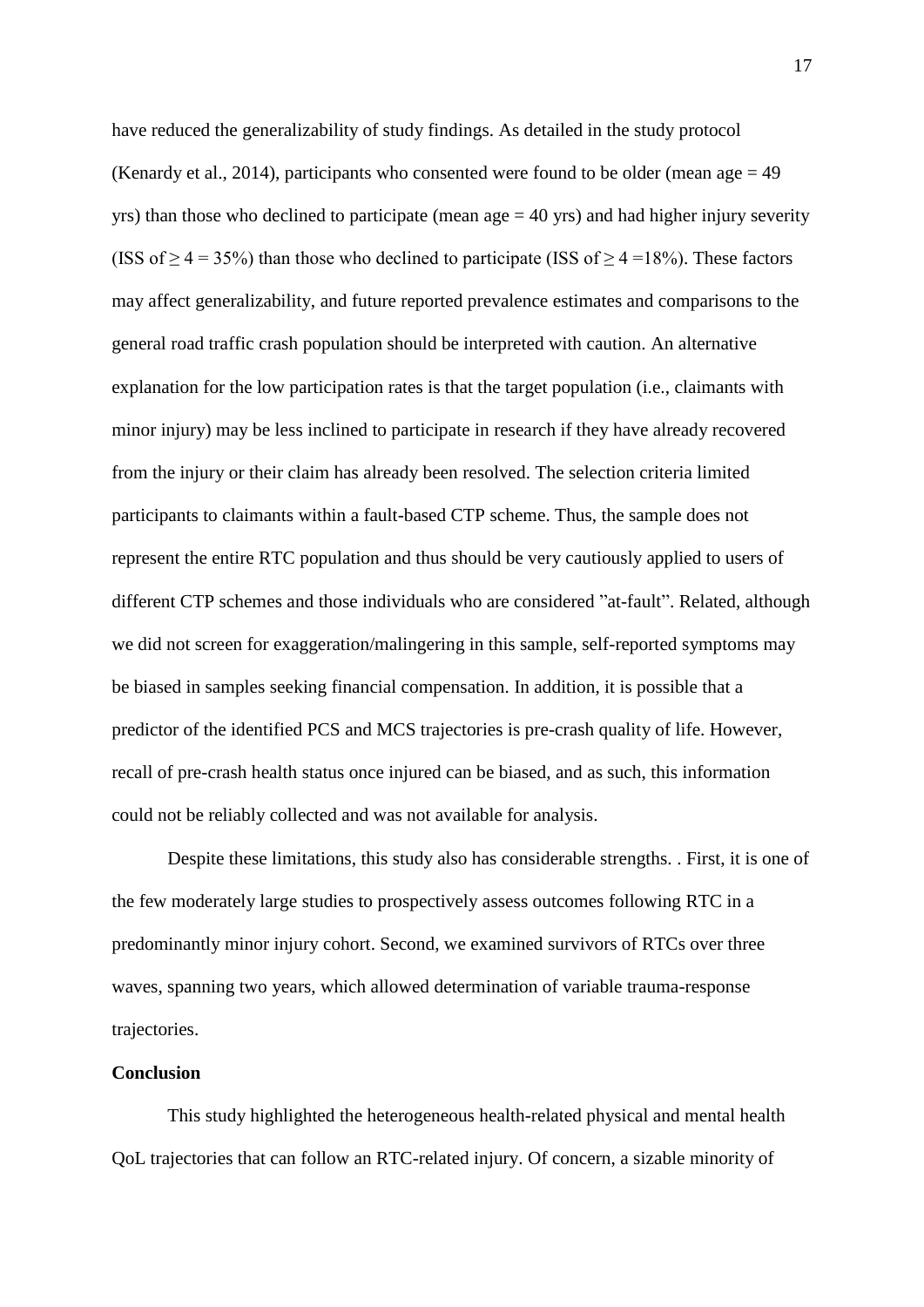participants had trajectories of persistently "severe and chronic" physical HRQoL, "severe and declining" mental HRQoL, or both. The heterogeneous HRQoL trajectories found in this study suggest that individualized care management approaches may be of benefit. Further research is needed to inform the planning and timing of interventions that could facilitate the move of RTC survivors from a severe and chronic/declining trajectory to a more positive (e.g., improving or unaffected) trajectory. This study assists with the identification of groups of individuals who may benefit most from such interventions and the modifiable factors that could be targeted in future interventions.

#### **Financial support**

This research was funded by the Motor Accident Insurance Commission (MAIC), however, the views in this paper do not necessarily reflect those of the funder.

## **Acknowledgements**

We wish to acknowledge the Policy and Research Team at the Motor Accident Insurance Commission (MAIC) for their input at various stages of the project. We acknowledge Anna Crothers for her assistance with statistical analysis. Parts of this work have previously been presented at the Injury Schemes Seminar, Gold Coast, 10-12 November 2013; and the Australian Compensation Health Research Forum, Melbourne, 19 November 2014.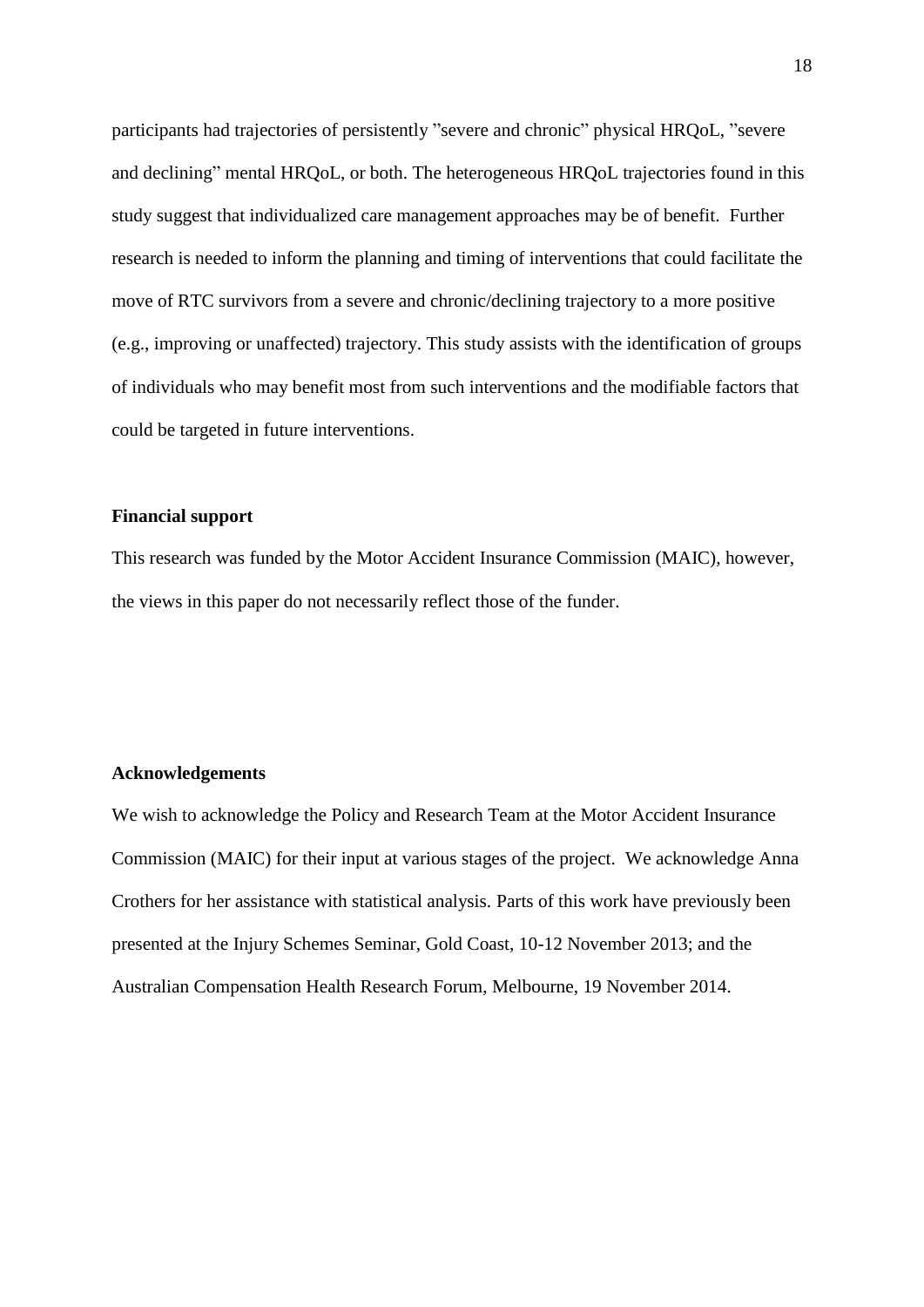#### **References**

- Alghnam, S., Palta, M., Remington, P. L., Mullahy, J., & Durkin, M. S. (2014). The association between motor vehicle injuries and health-related quality of life: A longitudinal study of a population-based sample in the United States. *Quality of Life Research, 23*(1), 119-127.
- American Psychiatric Association. (1994). *Diagnostic and statistical manual of mental disorders (4th ed.)*. Washington, DC: American Psychiatric Association.
- American Psychiatric Association. (2013). *Diagnostic and statistical manual of mental disorders (DSM-5®)*. Washington, DC: American Psychiatric Association.
- Andrews, G., & Peters, L. (1998). The psychometric properties of the composite international diagnostic interview. *Social psychiatry and psychiatric epidemiology, 33*(2), 80-88.
- Baker, S. P., O'Neill, B., Haddon, W. J., & Long, W. B. (1974). The injury severity score: A method for describing patients with multiple injuries and evaluating emergency care. *The Journal of trauma, 14*(3), 187-196. Retrieved from http://journals.lww.com/jtrauma/Fulltext/1974/03000/The\_Injury\_Severity\_Score\_\_A \_Method\_for\_Describing.1.aspx
- Breslau, N., Kessler, R., & Peterson, E. L. (1998). Post-traumatic stress disorder assessment with a structured interview: reliability and concordance with a standardized clinical interview. *International Journal of Methods in Psychiatric Research, 7*(3), 121-127.
- Cassidy, J. D., Carroll, L. J., Cote, P., Lemstra, M., Berglund, A., & Nygren, Å. (2000). Effect of eliminating compensation for pain and suffering on the outcome of insurance claims for whiplash injury. *New England Journal of Medicine, 342*(16), 1179-1186.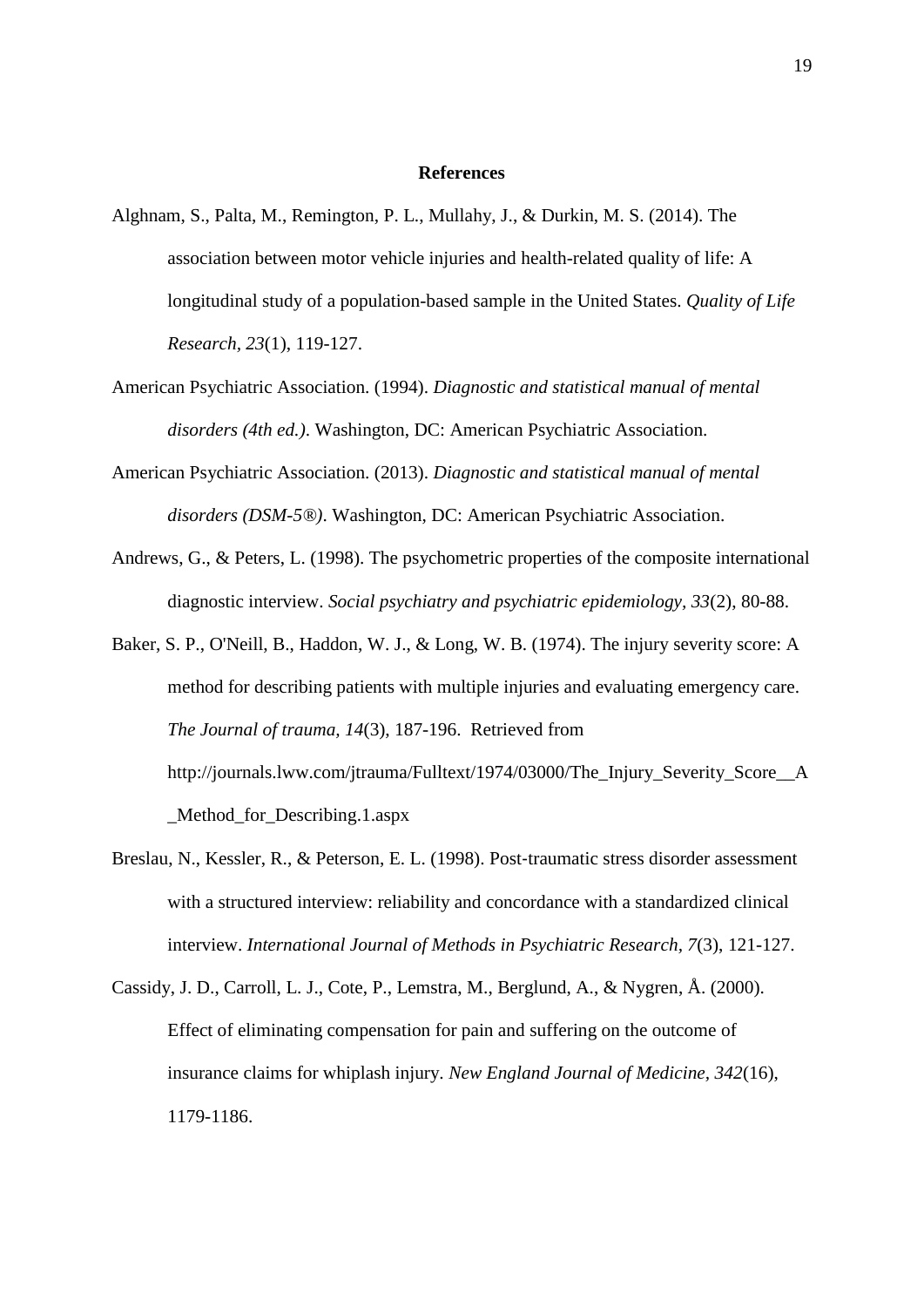- Chiang, C.-C., Guo, S.-E., Huang, K.-C., Lee, B.-O., & Fan, J.-Y. (2016). Trajectories and associated factors of quality of life, global outcome, and post-concussion symptoms in the first year following mild traumatic brain injury. *Quality of Life Research, 25*(8), 2009-2019. doi:10.1007/s11136-015-1215-0
- Connelly, L., & Supangan, R. (2006). The economic costs of road traffic crashes: Australia, states and territories. *Accident Analysis & Prevention, 38*(6), 1087-1093.
- Copes, W. S., Champion, H. R., Sacco, W. J., Lawnick, M. M., Keast, S. L., & Bain, L. W. (1988). The injury severity score revisited. *The Journal of trauma, 28*(1), 69-77. doi:10.1097/00005373-198801000-00010
- Economic Commission for Europe. (1995). *Statistics of road traffic accidents in Europe and North America*. New York, NY: United Nations.
- Fitzharris, M., Bowman, D., & Ludlow, K. (2010). Factors associated with return-to-work and health outcomes among survivors of road crashes in Victoria. *Australian and New Zealand journal of public health, 34*(2), 153-159.
- Fort, E., Bouffard, E., Charnay, P., Bernard, M., Boisson, D., Laumon, B., & Hours, M. (2011). Return to work following road accidents: Factors associated with late work resumption. *Journal of Rehabilitation medicine, 43*(4), 283-291.
- Gopinath, B., Jagnoor, J., Harris, I. A., Nicholas, M., Casey, P., Blyth, F., . . . Cameron, I. D. (2015). Prognostic indicators of social outcomes in persons who sustained an injury in a road traffic crash. *Injury, 46*(5), 909-917.
- Hawthorne, G., Osborne, R. H., Taylor, A., & Sansoni, J. (2007). The SF36 Version 2: critical analyses of population weights, scoring algorithms and population norms. *Quality of Life Research, 16*(4), 661-673.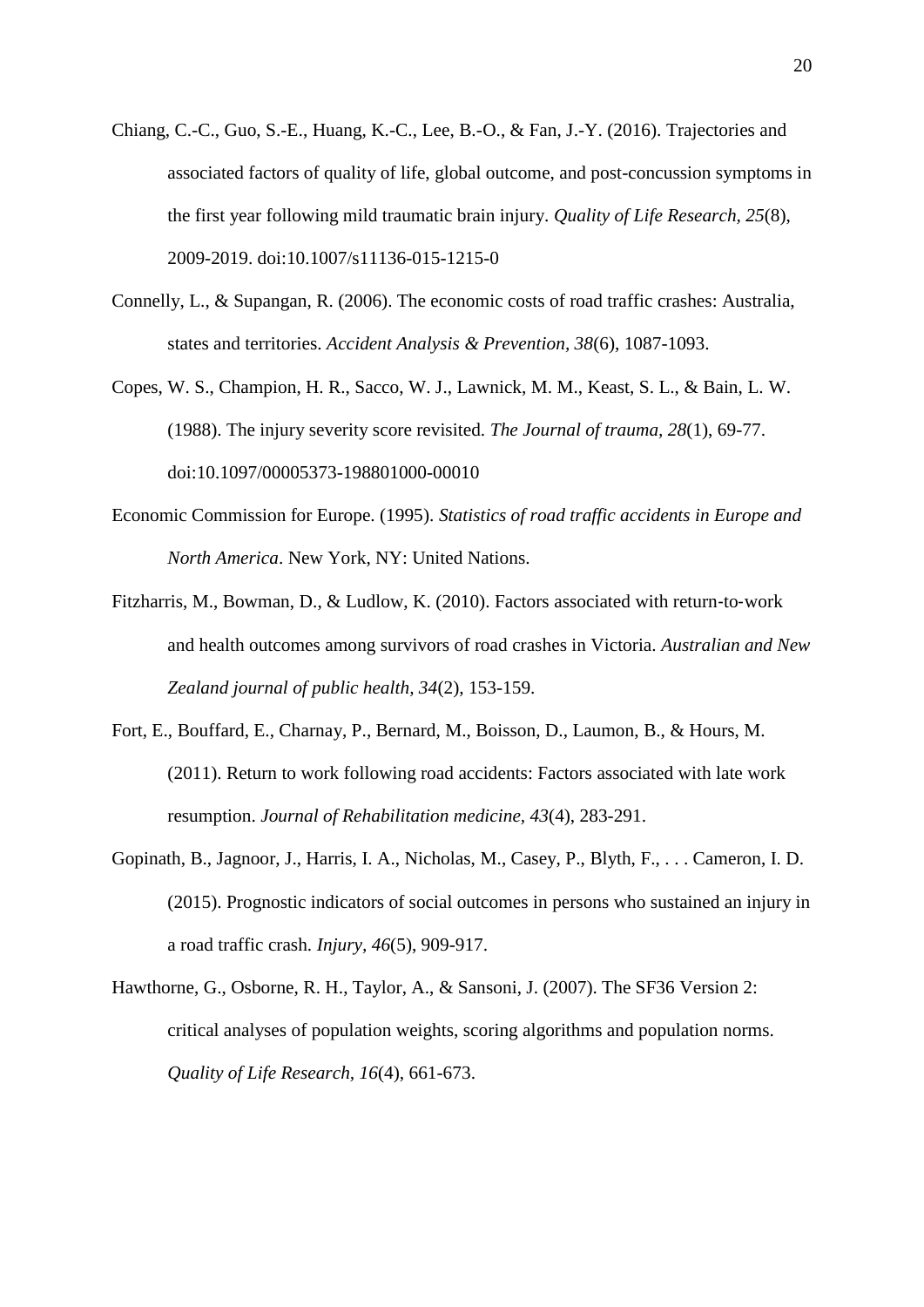- Heron-Delaney, M., Kenardy, J., Charlton, E., & Matsuoka, Y. (2013). A systematic review of predictors of posttraumatic stress disorder (PTSD) for adult road traffic crash survivors. *Injury, 44*(11), 1413-1422.
- Holbrook, T. L., & Hoyt, D. B. (2004). The impact of major trauma: Quality-of-life outcomes are worse in women than in men, independent of mechanism and injury severity. *Journal of Trauma and Acute Care Surgery, 56*(2), 284-290.
- Hours, M., Khati, I., Charnay, P., Chossegros, L., Tardy, H., Tournier, C., . . . Laumon, B. (2014). One year after mild injury: comparison of health status and quality of life between patients with whiplash versus other injuries. *The Journal of rheumatology, 41*(3), 528-538.
- Kass, R. E., & Raftery, A. E. (1995). Bayes factors. *Journal of the american statistical association, 90*(430), 773-795.
- Kenardy, J., Heron-Delaney, M., Bellamy, N., Sterling, M., & Connelly, L. (2014). The University of Queensland study of physical and psychological outcomes for claimants with minor and moderate injuries following a road traffic crash (UQ SuPPORT): design and methods. *Eur J Psychotraumatol, 5*, 22612. doi:10.3402/ejpt.v5.22612
- Kenardy, J., Heron-Delaney, M., Warren, J., & Brown, E. (2015a). Effect of mental health on long-term disability after a road traffic crash: Results from the UQ SuPPORT study. *Archives of physical medicine and rehabilitation, 96*(3), 410-417.
- Kenardy, J., Heron-Delaney, M., Warren, J., & Brown, E. (2015b). The effect of mental health on long-term health-related quality of life following a road traffic crash: Results from the UQ SuPPORT study. *Injury, 46*(5), 883-890.
- Khati, I., Hours, M., Charnay, P., Chossegros, L., Tardy, H., Nhac-Vu, H.-T., . . . Laumon, B. (2013). Quality of life one year after a road accident: Results from the adult ESPARR cohort. *Journal of trauma and acute care surgery, 74*(1), 301-311.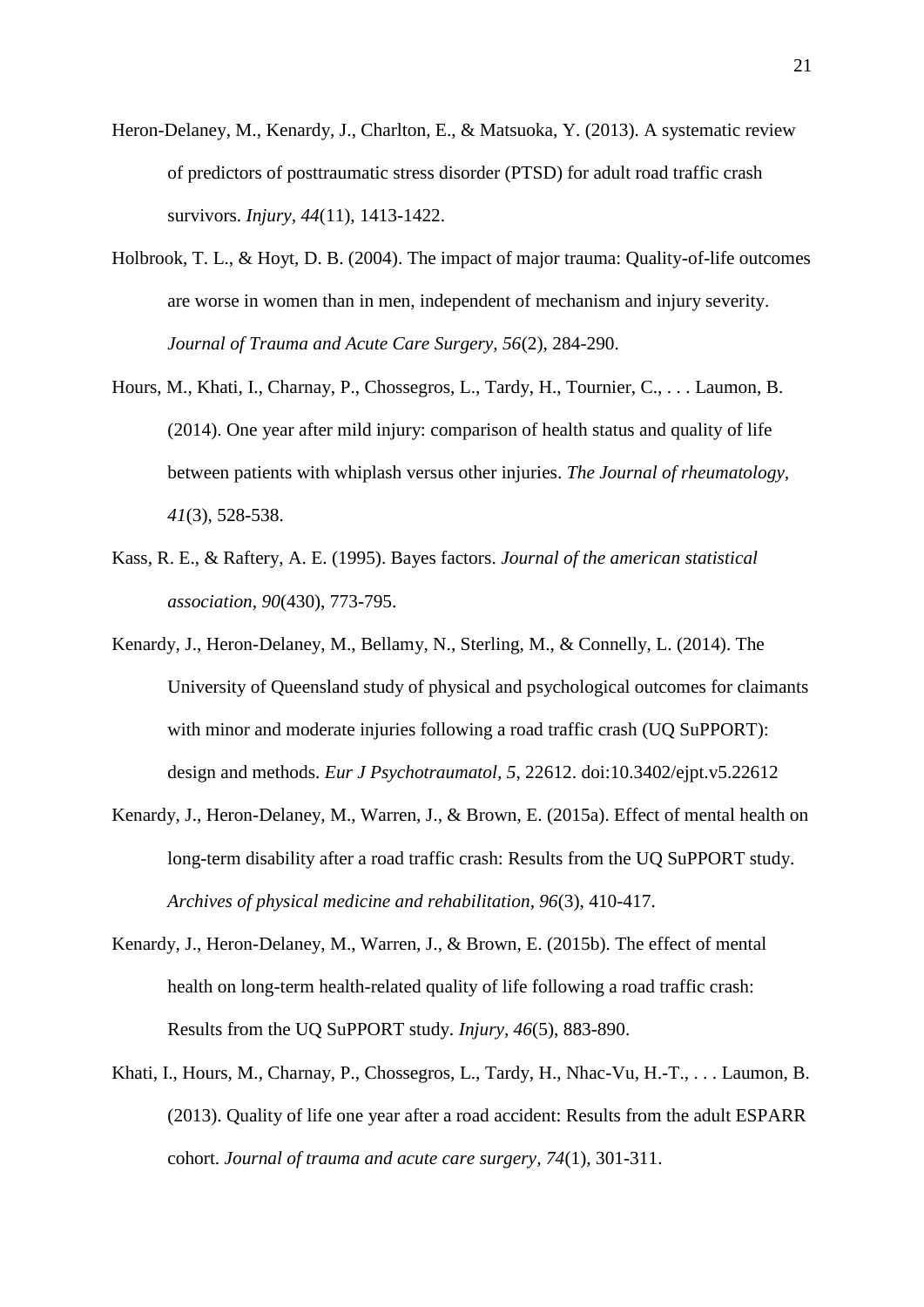- Littleton, S., Cameron, I. D., Poustie, S., Hughes, D., Robinson, B., Neeman, T., & Smith, P. N. (2011). The association of compensation on longer term health status for people with musculoskeletal injuries following road traffic crashes: Emergency department inception cohort study. *Injury, 42*(9), 927-933.
- Mayou, R., & Bryant, B. (2001). Outcome in consecutive emergency department attenders following a road traffic accident. *The British Journal of Psychiatry, 179*(6), 528-534.
- Mayou, R., & Bryant, B. (2002). Outcome 3 years after a road traffic accident. *Psychological medicine, 32*(04), 671-675.
- McLean, S. A., Ulirsch, J. C., Slade, G. D., Soward, A. C., Swor, R. A., Peak, D. A., . . . Domeier, R. M. (2014). Incidence and predictors of neck and widespread pain after motor vehicle collision among US litigants and nonlitigants. *PAIN®, 155*(2), 309-321.
- Moergeli, H., Wittmann, L., & Schnyder, U. (2012). Quality of life after traumatic injury: A latent trajectory modeling approach. *Psychotherapy and psychosomatics, 81*(5), 305- 311.
- Nagin, D. S. (1999). Analyzing developmental trajectories: A semiparametric, group-based approach. *Psychological Methods, 4*(2), 139-157. doi:10.1037/1082-989X.4.2.139
- Nhac-Vu, H.-T., Hours, M., Chossegros, L., Charnay, P., Tardy, H., Martin, J.-L., . . . Laumon, B. (2014). Prognosis of outcome in adult survivors of road accidents in France: One-year follow-Up in the ESPARR cohort. *Traffic injury prevention, 15*(2), 138-147.
- Peters, L., Andrews, G., Cottier, L. B., Chatterji, S., Janca, A., & Smeets, R. (1996). The Composite International Diagnostic Interview posttraumatic stress disorder module: Preliminary data. *International Journal of Methods in Psychiatric Research, 6*, 167- 174.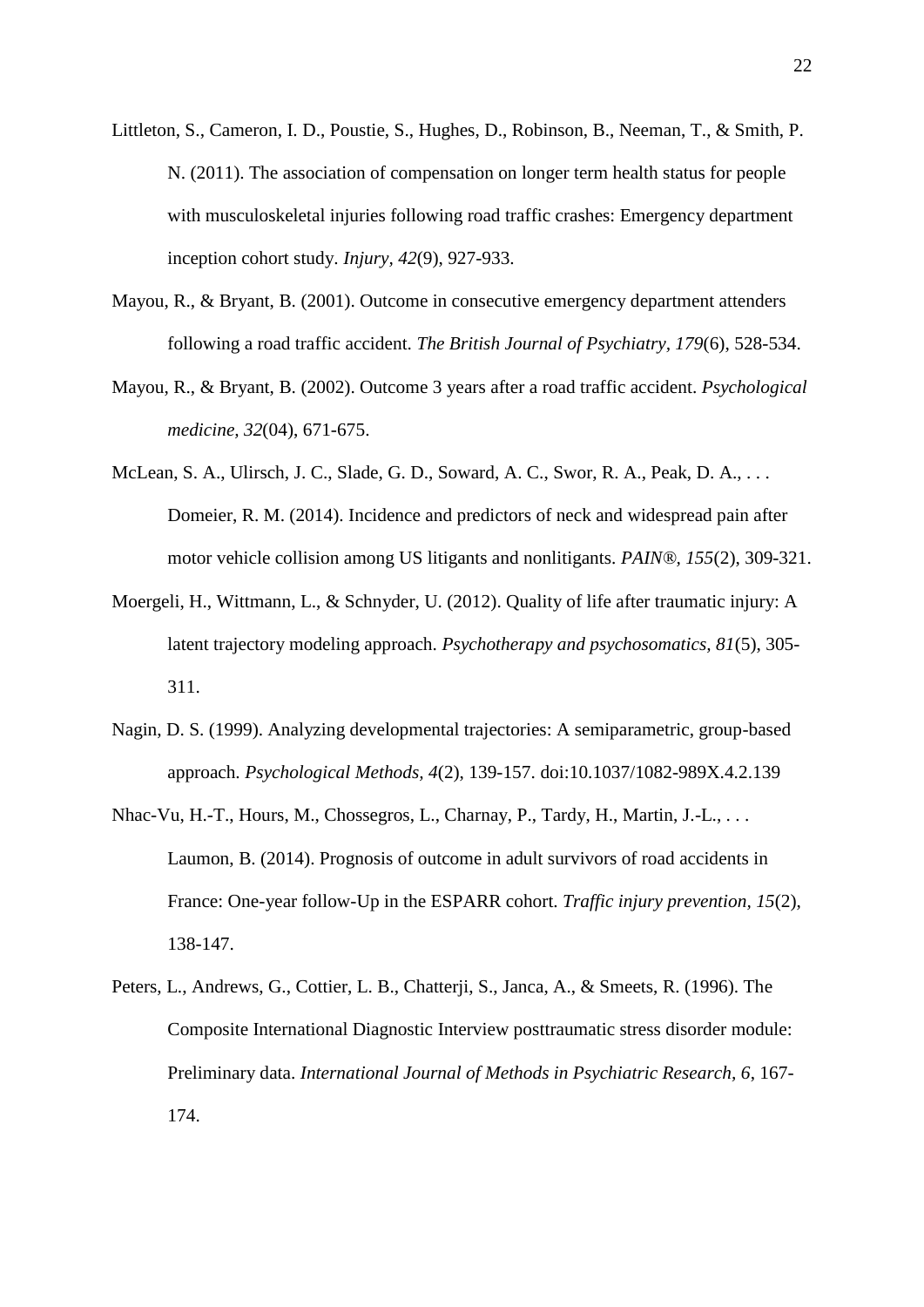- Read, K. M., Kufera, J. A., Dischinger, P. C., Kerns, T. J., Ho, S. M., Burgess, A. R., & Burch, C. A. (2004). Life-altering outcomes after lower extremity injury sustained in motor vehicle crashes. *Journal of Trauma and Acute Care Surgery, 57*(4), 815-823.
- Scholten, A. C., Haagsma, J. A., Andriessen, T., Vos, P., Steyerberg, E., Van Beeck, E., & Polinder, S. (2015). Health-related quality of life after mild, moderate and severe traumatic brain injury: Patterns and predictors of suboptimal functioning during the first year after injury. *Injury, 46*(4), 616-624.
- Smith, B., Mackenzie-Ross, S., & Scragg, P. (2007). Prevalence of poor psychological morbidity following a minor road traffic accident (RTA): The clinical implications of a prospective longitudinal study. *Counselling Psychology Quarterly, 20*(2), 149-155.
- Sterling, M., Kenardy, J., Jull, G., & Vicenzino, B. (2003). The development of psychological changes following whiplash injury. *Pain, 106*(3), 481-489.
- Ware, J. E., Kosinski, M., & Dewey, J. E. (2000). *How to Score Version 2 of the SF-36 Health Survey (Standard and Acute Forms)*. Lincoln: Quality Metric Inc.
- Ware, J. E., Snow, K., Kosinski, M., & Gandek, B. (1993). SF-36 health survey: Manual and interpretive guide. *Boston: The Health Institute, New England Medical Center*.
- World Health Organization. (2013). *WHO global status report on road safety 2013: Supporting a decade of action*: World Health Organization.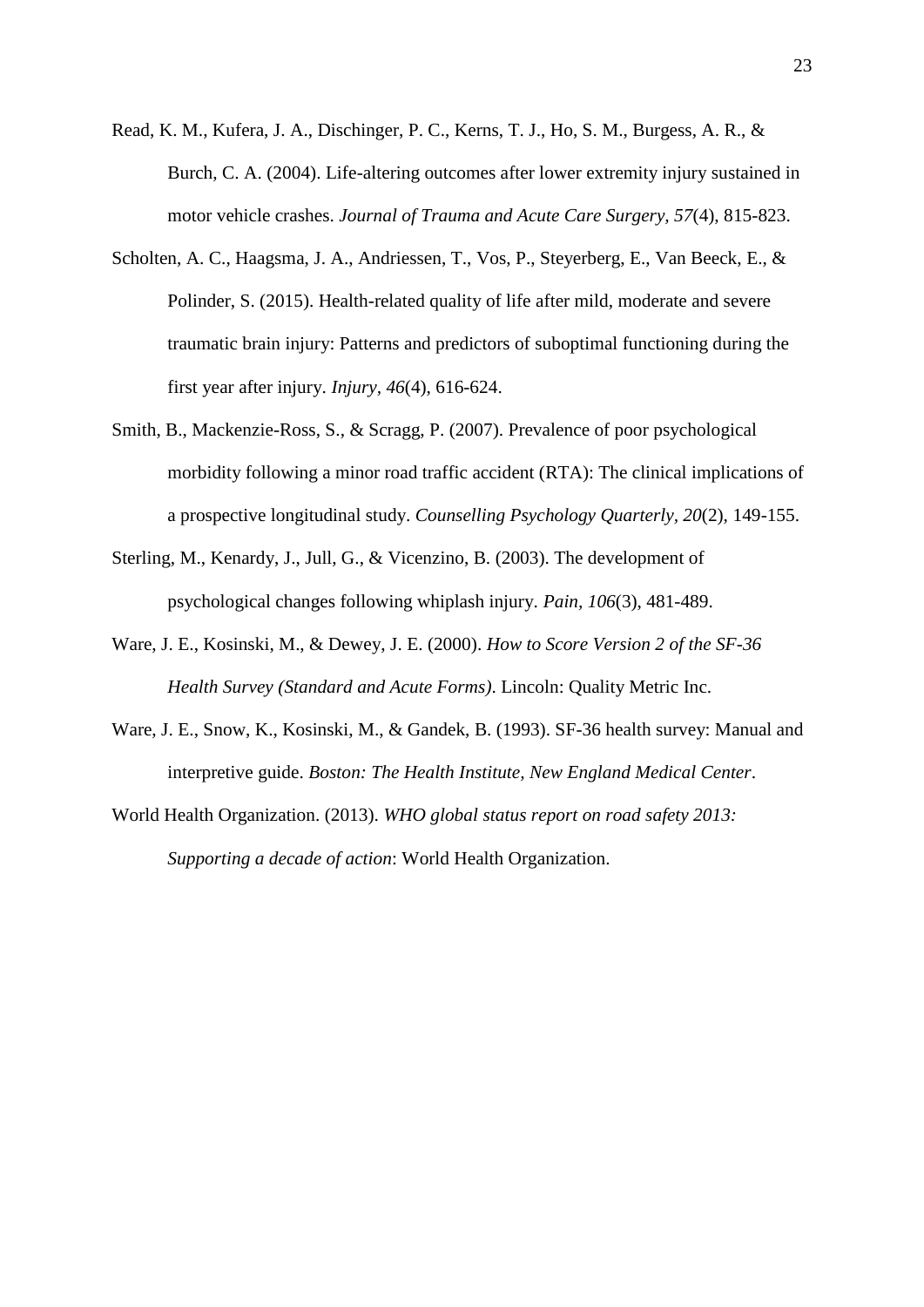

Figure 1. Estimated trajectories for physical HRQoL (Physical Component Summary score [PCS] n=336).  $\_\_$  solid line for an average PTSD scenario;  $\_\_$   $\_\_$  dashed line below where PTSD diagnosis present;  $\dots$  dotted line above where no PTSD present. ns = not significant (*p*>.05), \* *p*<.05, \*\* *p*<.01, \*\*\* *p*<.001.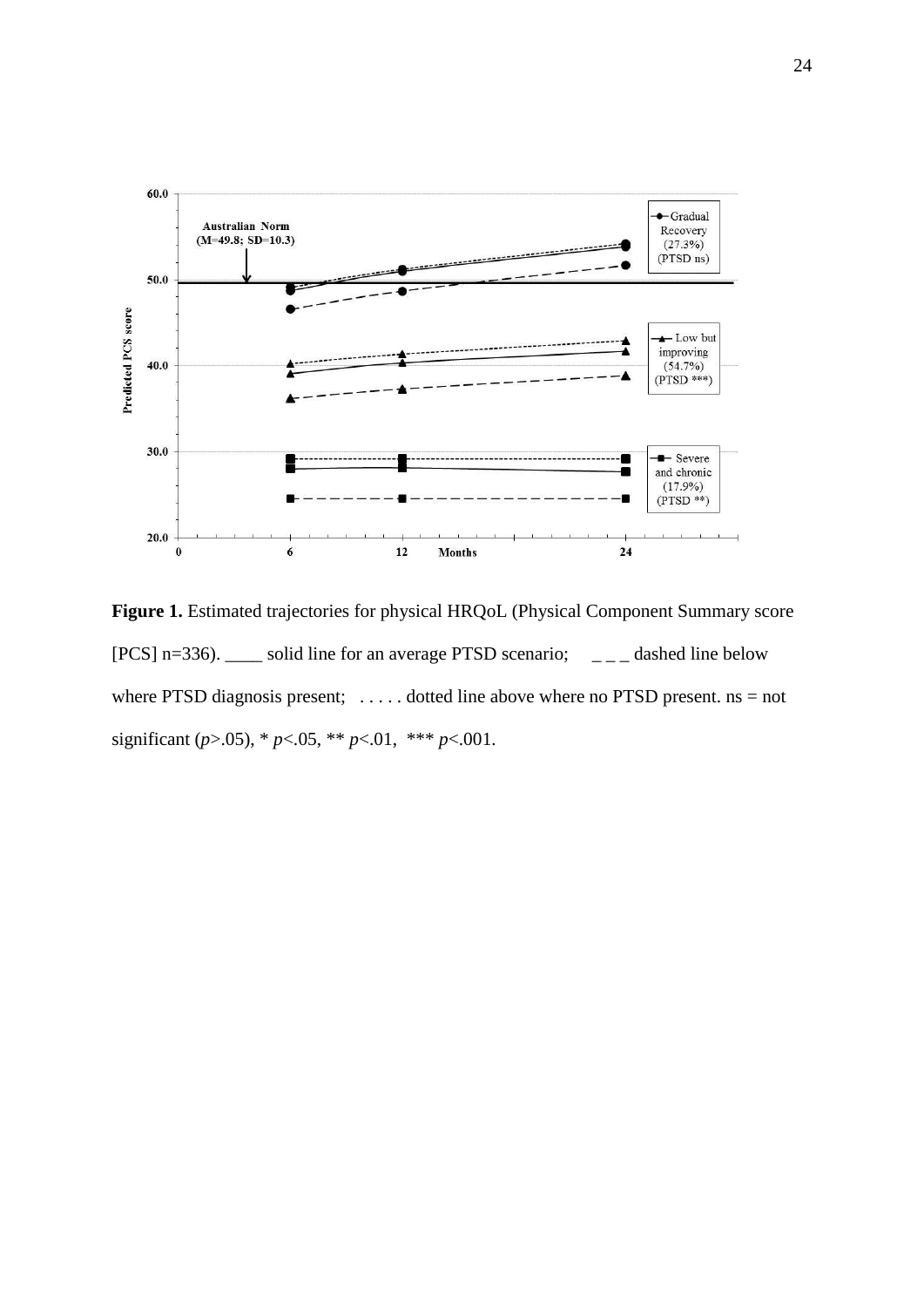

Figure 2. Estimated trajectories for mental HRQoL (Mental-health Component Summary score [MCS] n=336). \_\_\_\_ solid line for an average PTSD scenario;  $\angle$   $\angle$  dashed line below where PTSD diagnosis present; ..... dotted line above where no PTSD present. ns = not significant (*p*>.05), \**p*<.05, \*\**p*<.01, \*\*\* *p*<.001.

|             | N(% | Mean $(SD)$ |
|-------------|-----|-------------|
| Age (years) | 336 | 48.8 (14.9) |

**Table 1.** Participant characteristics  $(N = 336^1)$ 

Female 210 (62.5%)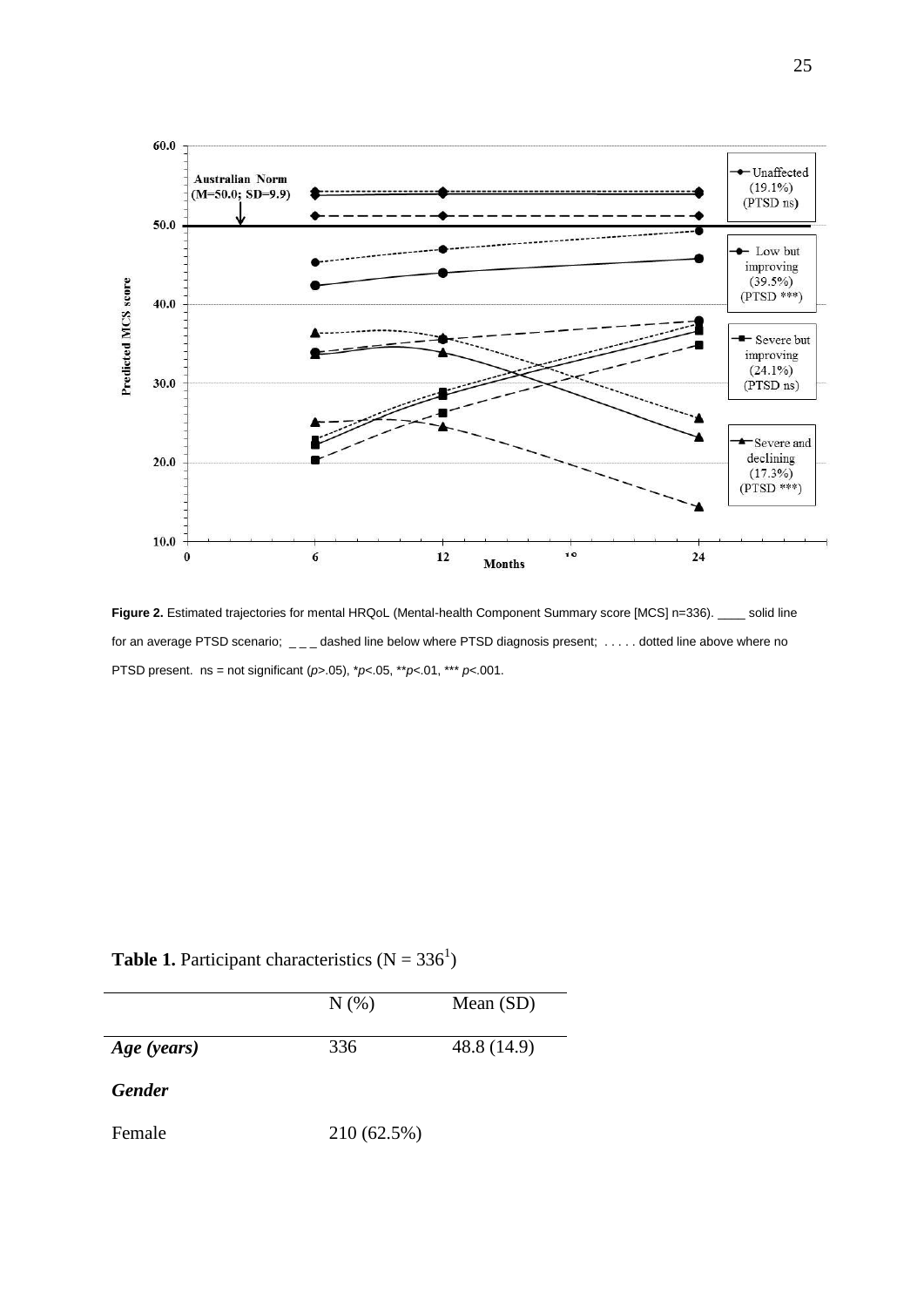| Male                         | 126 (37.5%) |  |
|------------------------------|-------------|--|
| <b>Road User Type</b>        |             |  |
| Driver/Passenger             | 268 (79.8%) |  |
| Pedestrian/Cyclist           | 68 (20.2%)  |  |
| <b>Injury Severity (ISS)</b> |             |  |
| $ISS = 1-3$                  | 217 (64.6%) |  |
| $ISS = 4+$                   | 119 (35.4%) |  |
| <b>Psychiatric History</b>   |             |  |
| Yes - prior history          | 82 (24.4%)  |  |
| No prior history             | 254 (75.6%) |  |

26

# *Physical Component Summary (PCS) Score*

| Australian Norm <sup>2</sup> |     | 49.8 (10.3) |
|------------------------------|-----|-------------|
| 6 months                     | 296 | 39.7(9.6)   |
| 12 months                    | 249 | 41.0(9.7)   |
| 24 months                    | 248 | 43.0(10.5)  |

# *Mental Component Summary (MCS) Score*

At all time points [N=271] 40 (14.8%)

| Australian Norm <sup>2</sup> |            | 50.0(9.9)   |
|------------------------------|------------|-------------|
| 6 months                     | 296        | 38.3 (14.1) |
| 12 months                    | 249        | 40.6 (12.9) |
| 24 months                    | 248        | 41.7(13.1)  |
| <b>PTSD Diagnosis</b>        |            |             |
| 6 months $[N=325]$           | 78 (24.0%) |             |
| 12 months $[N=299]$          | 65 (21.7%) |             |
| 24 months $[N=309]$          | 78 (25.2%) |             |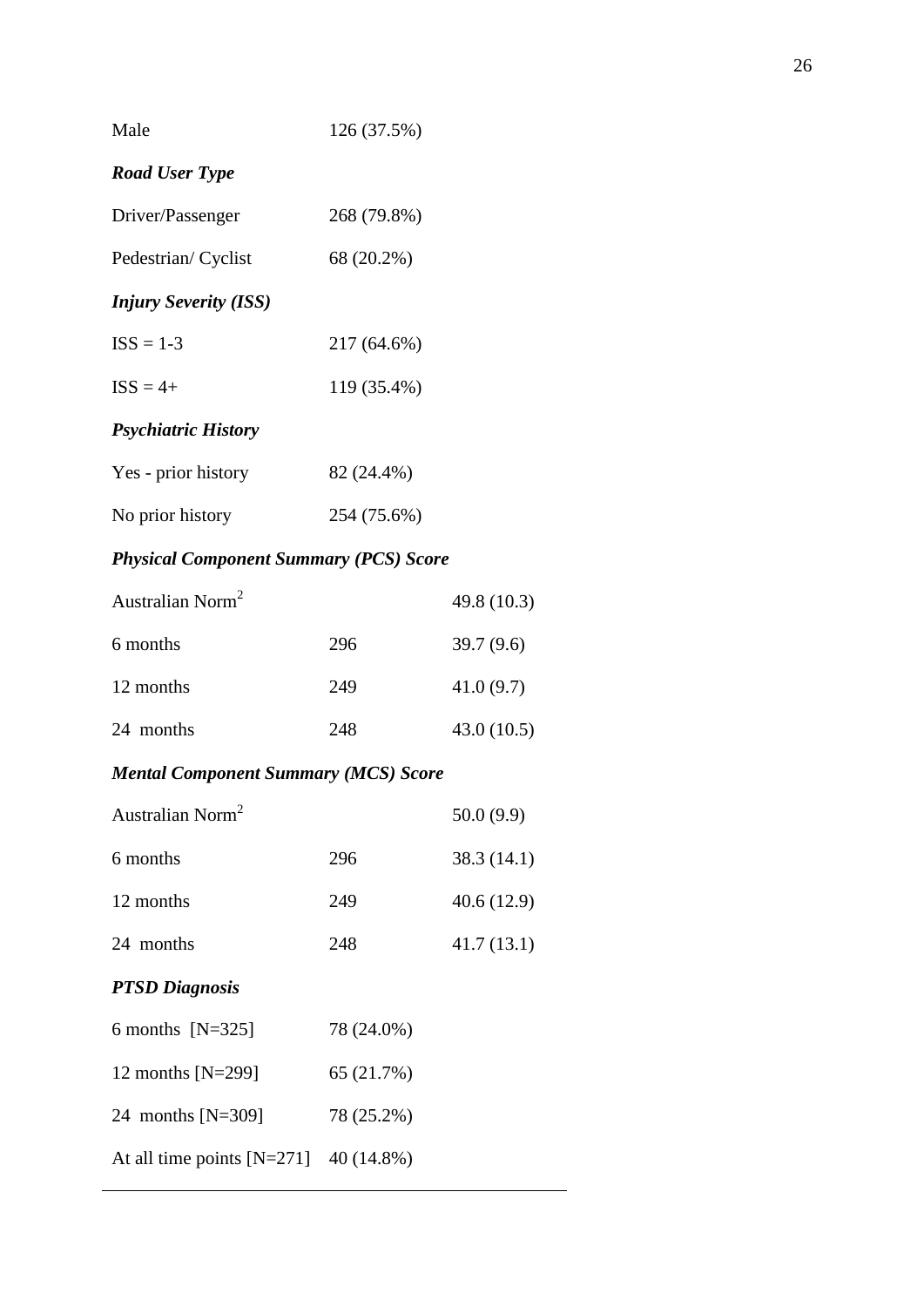*Note.* PTSD = Posttraumatic stress disorder; RTC = Road Traffic Crash;

<sup>1</sup> Percentages for Gender, Road User Type, ISS and Psychiatric history are based on the 336 participants who were included in the analysis. Percentages for PTSD diagnosis are based on the total number of participants who completed the CIDI-PTSD module within each time point (shown in square brackets).

 $2^2$ Hawthorne, G., Osborne, R. H., Taylor, A. & Sansoni, J. (2007). The SF36 Version 2: Critical analyses of population weights, scoring algorithms and population norms. *Quality of Life Research*, 16, 661-673.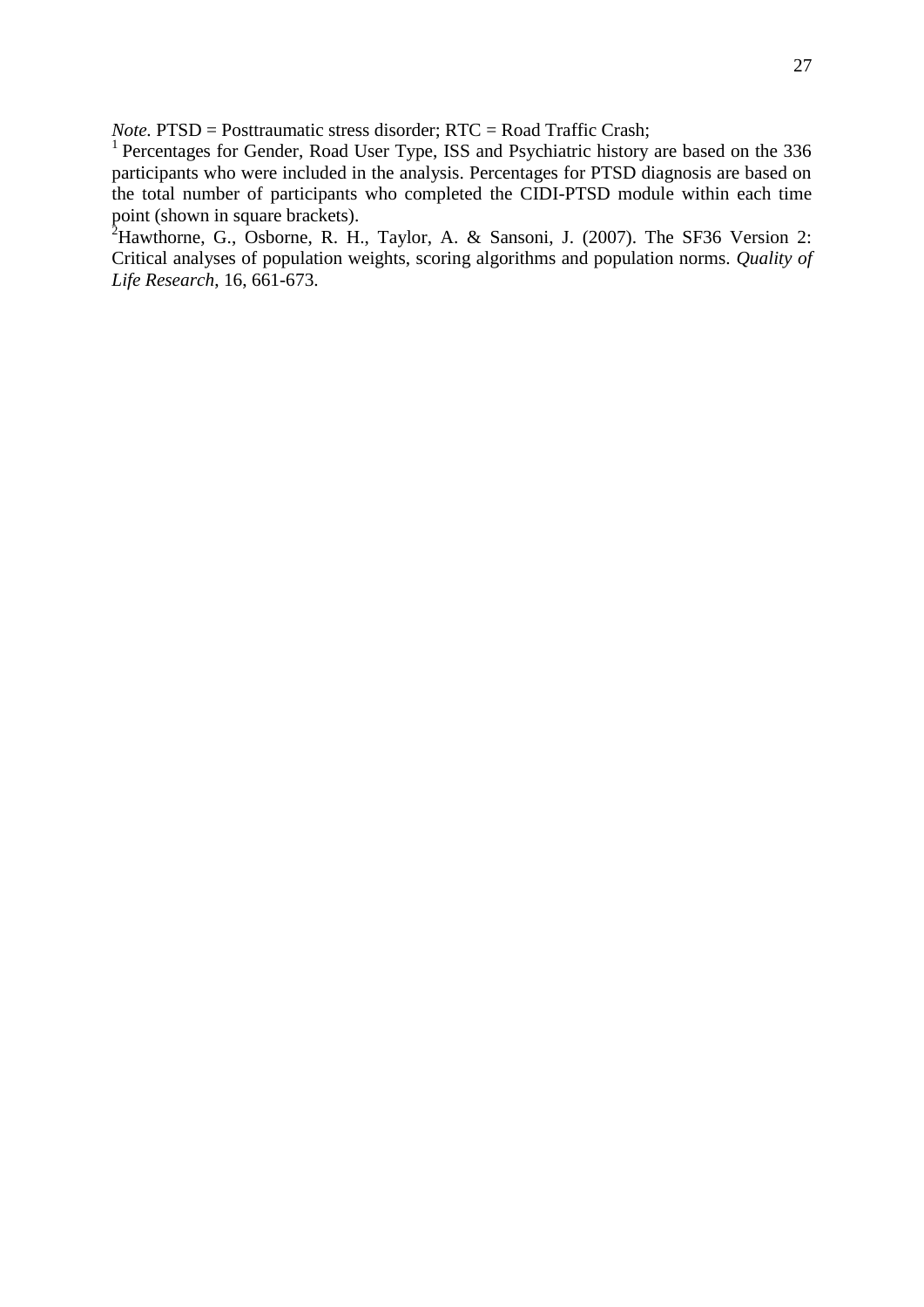|                                | <b>Low and Improving</b><br>VS.          | <b>Gradual Recovery</b><br>VS.           |
|--------------------------------|------------------------------------------|------------------------------------------|
|                                | <b>Severe and Chronic</b><br>OR [95% CI] | <b>Severe and Chronic</b><br>OR [95% CI] |
| Age (years)                    | $0.98$ [0.95-1.00]                       | $0.95***$ [0.93-0.98]                    |
| <b>Gender</b>                  |                                          |                                          |
| Female                         | Ref.                                     | Ref.                                     |
| Male                           | 1.15[0.50-2.67]                          | $1.66[0.76-3.63]$                        |
| <b>Road User Vulnerability</b> |                                          |                                          |
| Driver/Passenger               | Ref.                                     | Ref.                                     |
| Pedestrian/Cyclist             | 2.50 [0.82-7.69]                         | $3.50[1.13-10.78]$                       |
| <b>Injury Severity (ISS)</b>   |                                          |                                          |
| Mild                           | Ref.                                     | Ref.                                     |
| Moderate/ Severe               | $0.66$ [0.32-1.38]                       | $0.83$ [0.39-1.79]                       |
| <b>Psychiatric History</b>     |                                          |                                          |
| N <sub>o</sub>                 | Ref.                                     | Ref.                                     |
| Yes                            | $0.69[0.30-1.57]$                        | $0.57$ [0.23-1.42]                       |

Table 2. Predictors of Physical Health-Related Quality of Life (PCS) Trajectory Membership

*Notes.* 

l.

\*\* *p*<0.01,

\*\*\* *p*<0.001.

Estimated membership for "Severe and Chronic" was 17.93%, "Low and Improving" was 54.74% and "Gradual Recovery" was 27.32%.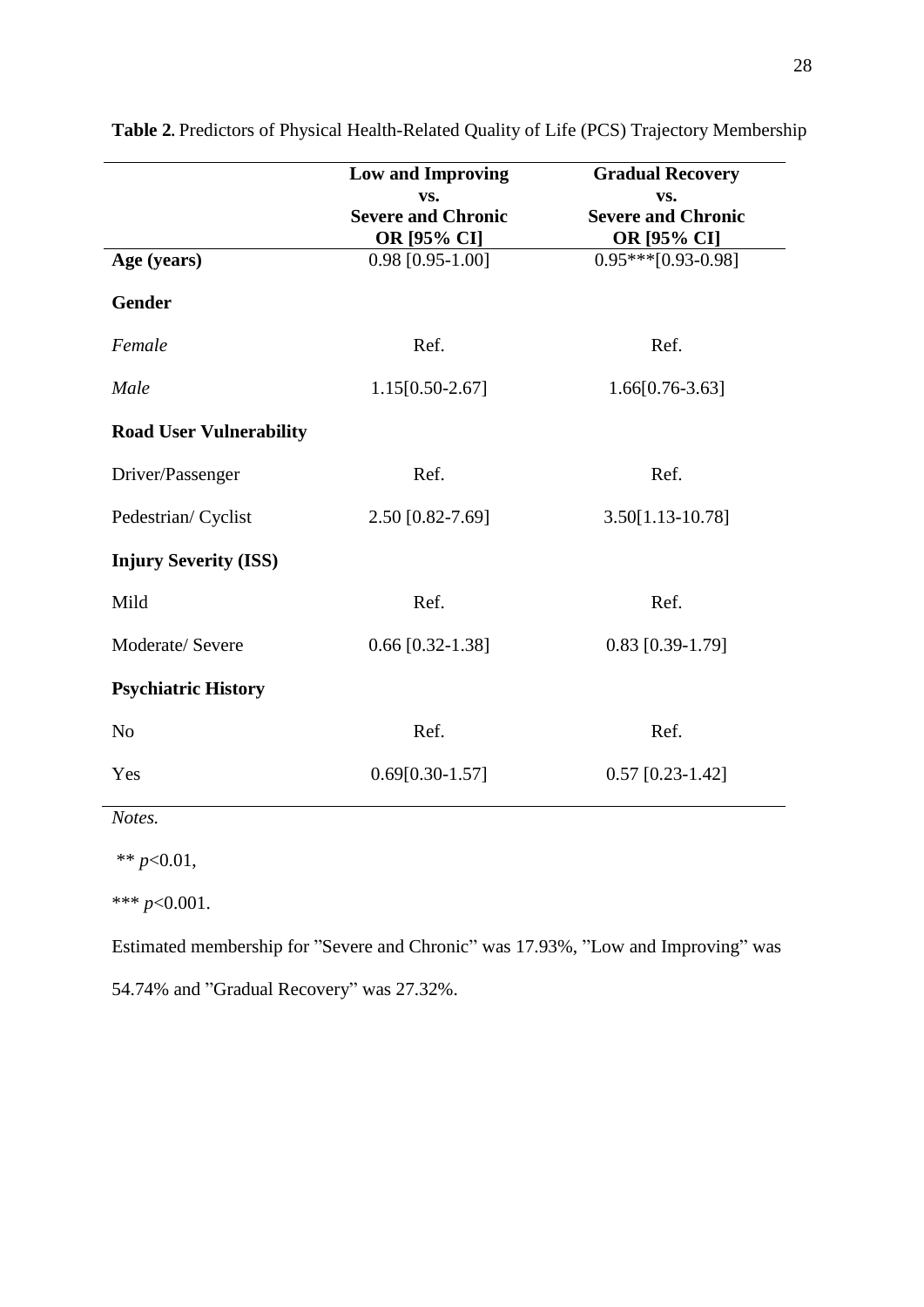|                                | <b>Severe and</b><br>Declining vs.<br><b>Severe but</b><br><b>Improving</b><br>OR [95% CI] | Low but<br>improving vs.<br><b>Severe but</b><br><b>Improving</b><br>OR [95% CI] | <b>Unaffected</b><br>VS.<br><b>Severe but</b><br><b>Improving</b><br>OR [95% CI] |  |
|--------------------------------|--------------------------------------------------------------------------------------------|----------------------------------------------------------------------------------|----------------------------------------------------------------------------------|--|
| Age (years)                    | 1.02[0.98-1.06]                                                                            | 1.01 [0.98-1.04]                                                                 | $1.00$ [0.97-1.03]                                                               |  |
| <b>Gender</b>                  |                                                                                            |                                                                                  |                                                                                  |  |
| Female                         | Ref.                                                                                       | Ref.                                                                             | Ref.                                                                             |  |
| Male                           | 1.41 [0.47-4.21]                                                                           | 1.69 $[0.72 - 3.98]$                                                             | 1.87 [0.72-4.88]                                                                 |  |
| <b>Road User Vulnerability</b> |                                                                                            |                                                                                  |                                                                                  |  |
| Driver/Passenger               | Ref.                                                                                       | Ref.                                                                             | Ref.                                                                             |  |
| Pedestrian/Cyclist             | $0.00$ [0.00-1.2517E]                                                                      | $0.77$ [0.20-2.98]                                                               | 1.51 [0.49-4.58]                                                                 |  |
| <b>Injury Severity (ISS)</b>   |                                                                                            |                                                                                  |                                                                                  |  |
| Mild                           | Ref.                                                                                       | Ref.                                                                             | Ref.                                                                             |  |
| Moderate/ Severe               | 1.28 [0.40-4.09]                                                                           | $4.24**$ [1.69-10.60]                                                            | 2.70 [0.93-7.88]                                                                 |  |
| <b>Psychiatric History</b>     |                                                                                            |                                                                                  |                                                                                  |  |
| N <sub>o</sub>                 | Ref.                                                                                       | Ref.                                                                             | Ref.                                                                             |  |
| Yes                            | 3.70 [1.12-12.22]                                                                          | 1.38 [0.52-3.68]                                                                 | $0.48$ [0.14-1.58]                                                               |  |

**Table 3.** Predictors of Mental Health-Related Quality of Life (MCS) Trajectory Membership

Notes.

\*\* *p*<0.01.

Estimated group membership for "Severe and Improving" was 24.08%, "Severe and

Declining" was 17.29%, "Gradually Improving" was 39.53% and "Unaffected" was 19.10%.

 $Ref. = reference group. OR = Odds ratio; CI = confidence interval.$ 

# **Highlights**

 Long term trajectories of mental and physical HR-QoL after road traffic injury are heterogeneous